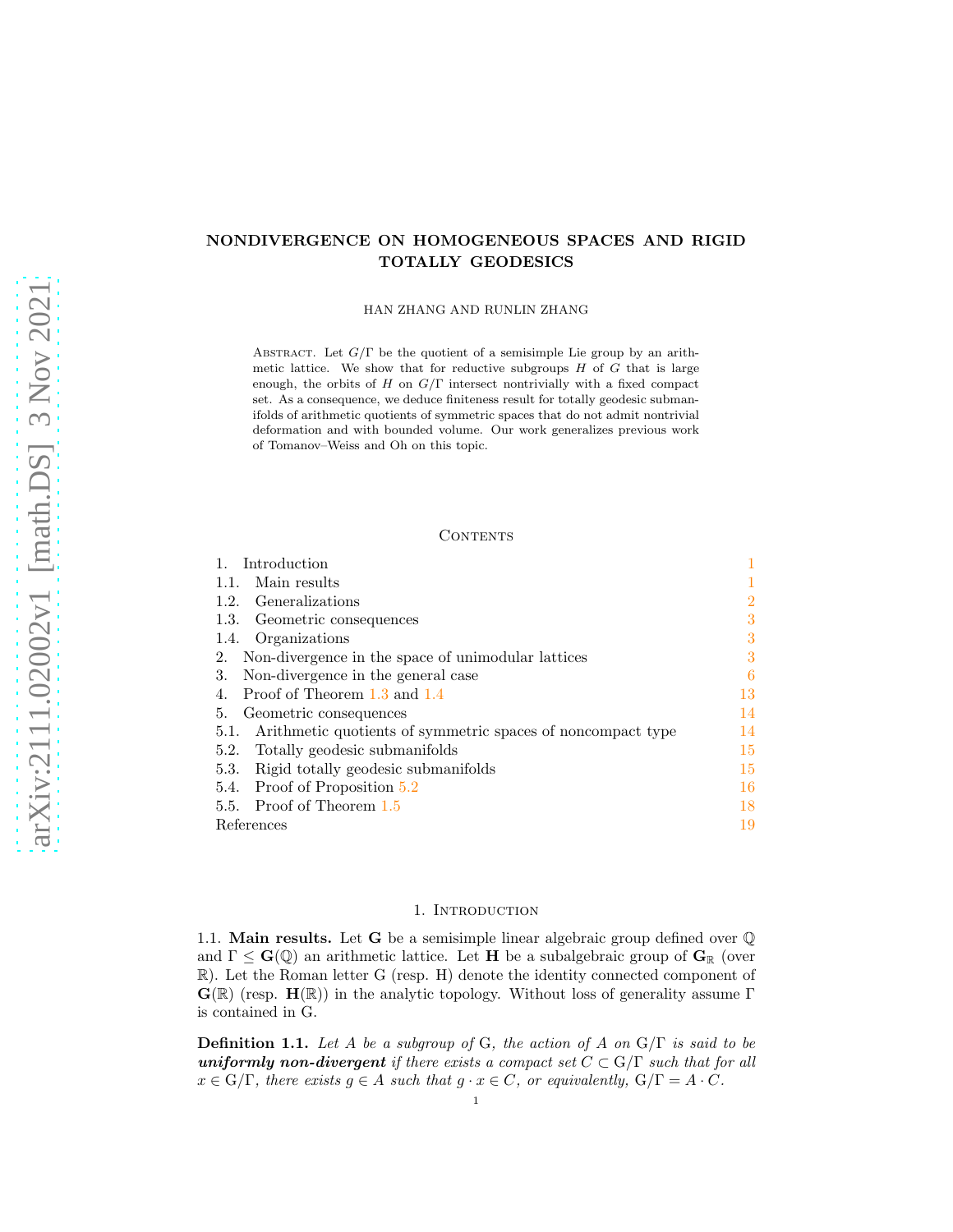We are interested in conditions on **H** that would guarantee the action of H on  $G/\Gamma$  is uniformly non-divergent.

On the one hand, by  $[DM91]$ , if **H** is semisimple and has no compact factor, then the action of H on  $G/\Gamma$  is uniformly non-divergent if the centralizer of H in G is finite (see [\[EMV09,](#page-18-2) Lemma 3.2]). On the other hand, if  $H$  contains a maximal  $\mathbb{R}$ -split torus, then this is also true and is due to [\[TW03,](#page-19-0) Theorem 1.3] extending the idea of Margulis (see [\[TW03,](#page-19-0) Appendix]).

In the present article we find a common generalization of both theorems.

<span id="page-1-3"></span>**Theorem 1.2.** Assume that  $H$  is connected, reductive,  $\mathbb{R}$ -split and the centralizer of H in G is R-anisotropic modulo the center of H, then the action of H on  $G/\Gamma$ is uniformly non-divergent.

Recall that for an  $\mathbb R$ -linear algebraic group  $\mathbf F$ , it is  $\mathbb R$ -anisotropic iff its real point  $\mathbf{F}(\mathbb{R})$  is compact. We shall write  $\mathbf{Z}_\mathbf{G}\mathbf{H}$  for the centralizer of H in G and  $\mathbf{Z}(\mathbf{H})$  for the center of H.

<span id="page-1-0"></span>1.2. Generalizations. In this subsection we discuss some further generalization of our main theorems.

Combining with [\[SW00,](#page-19-1) Corollary 1.3], we have

<span id="page-1-1"></span>**Theorem 1.3.** Let **F** be a connected  $\mathbb{R}$ -subgroup of **G**. Assume that the epimorphic closure of  $\bf{F}$  in  $\bf{G}$  contains a subgroup  $\bf{H}$  satisfying the condition in Theorem [1.2.](#page-1-3) Then the action of F on  $G/\Gamma$  is uniformly non-divergent.

By using [\[RS18,](#page-19-2) Theorem 1.1], we have a uniform version of our main theorem.

<span id="page-1-2"></span>**Theorem 1.4.** Consider  $H$ , the set of all connected reductive  $\mathbb{R}$ -subgroups of G that are  $\mathbb{R}$ -split and whose centralizer in **G** is  $\mathbb{R}$ -anisotropic modulo its center, then we can find a compact set  $C \subset G/\Gamma$  such that for all  $x \in G/\Gamma$ , for all  $H \in \mathcal{H}$ , there exists  $h \in H$  such that  $hx \in C$ .

1.2.1. Example. Let  $\mathbf{G} = SL_4(\mathbb{R}), \Gamma = SL_4(\mathbb{Z})$  and

$$
\mathbf{S}:=\left\{\left[\begin{array}{ccc}t^3& &\\ &t^{-1}&\\ & &t^{-1}&\\ & & &t^{-1}\end{array}\right]\right\},\quad \mathbf{M}:=\left[\begin{array}{ccc}1&\\&\mathbf{M}_0\end{array}\right]
$$

where  $\mathbf{M}_0$  is  $\text{SO}(2,1) \subset \text{SL}_3$ . Let  $\mathbf{H} := \mathbf{S} \cdot \mathbf{H}$ . Then it is not hard to check that our theorem applies and hence the action of H on  $SL_4(\mathbb{R})/SL_4(\mathbb{Z})$  is uniformly non-divergent. To get a better result, consider

$$
\mathbf{B}:=\left[\begin{array}{cc} 1\\&\mathbf{B}_0\end{array}\right]
$$

where  $\mathbf{B}_0$  is a Borel subgroup of  $\text{SO}(2,1)$ . Let  $\mathbf{F} := \mathbf{S} \cdot \mathbf{B}$ , then the epimorphic closure of **F** in  $SL_4$  is **H** (because  $B_0$  is a parabolic subgroup of  $SO(2,1)$ , see [\[Gro97\]](#page-18-3) for details). Hence the action of F on  $SL_4(\mathbb{R})/SL_4(\mathbb{Z})$  is also uniformly non-divergent. Using Lie algebras, it is not hard to show that no proper connected Lie subgroup of F has this property.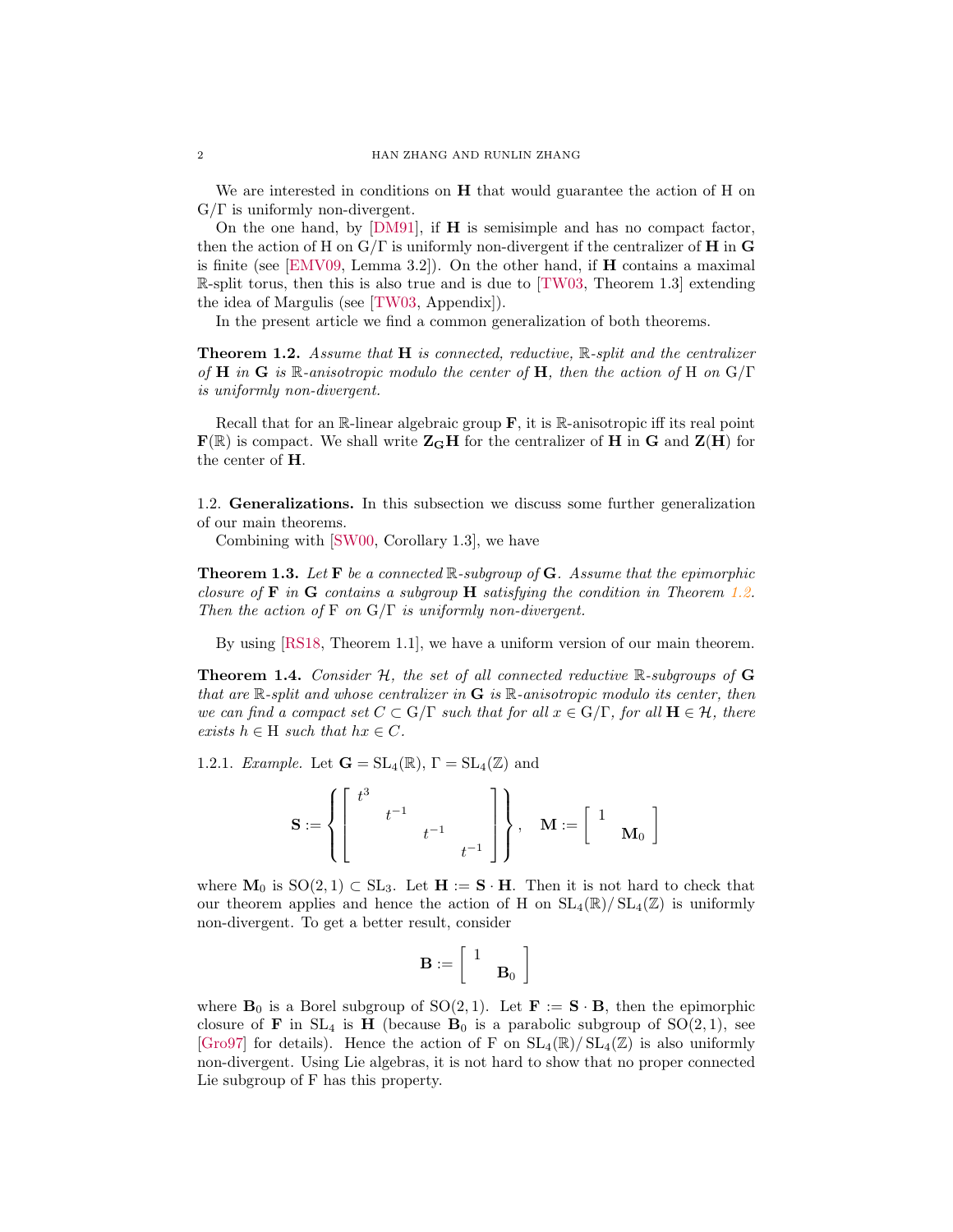<span id="page-2-0"></span>1.3. Geometric consequences. Let  $X$  be an arithmetic quotient of a symmetric space of noncompact type. Let  $\mathcal{T}\mathcal{G}^N$  be the space of embedded totally geodesic finite-volume submanifolds in X of dimension N. Equip  $\mathcal{T} \mathcal{G}^N$  with the Chabauty topology. Let  $\mathcal{T}\mathcal{G}^{N,\text{rigid}}$  be those that do not admit nontrivial deformation in X. More precisely,  $Y \in \mathcal{T} \mathcal{G}^{N,\text{rigid}}$  iff  $\{Y\}$  is open in  $\mathcal{T} \mathcal{G}^N$ . We have the following finiteness result generalizing [\[Oh04,](#page-19-3) Theorem 1.1].

<span id="page-2-3"></span>**Theorem 1.5.** For every natural number N and positive number  $T > 0$ , the set

$$
\mathcal{T}\mathcal{G}_{\leq T}^{N,\mathrm{rigid}}:=\left\{Y\in\mathcal{T}\mathcal{G}^{N,\mathrm{rigid}}\ \big|\ \mathrm{Vol}(Y)\leq T\right\}
$$

<span id="page-2-1"></span>is finite.

1.4. Organizations. In section [2](#page-2-2) we prove Theorem [1.2](#page-1-3) in the special case of unimodular lattices. The general case is treated in section [3.](#page-5-0) Theorem [1.4](#page-1-2) and [1.3](#page-1-1) are proved in section [4.](#page-12-0) In the last section [5](#page-13-0) we prove Theorem [1.5](#page-2-3) and in Proposition [5.2](#page-14-2) we give a characterization of rigid totally geodesic submanifolds in terms of Lie algebras.

#### 2. Non-divergence in the space of unimodular lattices

<span id="page-2-2"></span>In this section we provide a proof of Theorem [1.2](#page-1-3) in the special case when  $\mathbf{G} = SL_N$  and  $\Gamma$  is commensurable with  $SL_N(\mathbb{Z})$ . Compared to the general case to be treated in section  $3$ , the proof here is more elementary (though still relies on the non-divergence criterion of Dani–Margulis) and does not rely on [\[DGUL19\]](#page-18-4). Yet it still illustrates some key ideas also appearing in the general case.

Without loss of generality assume  $\Gamma = SL_N(\mathbb{Z})$  and identify  $SL_N(\mathbb{R})/SL_N(\mathbb{Z})$  as the space of unimodular lattices of  $\mathbb{R}^N$ . Fix a reductive subgroup **H** of  $SL_N$  over R such that  $\mathbf{Z}_{SL_N} H/\mathbf{Z}(H)$  is R-anisotropic. Write  $H = S \cdot M$  as an almost direct product of an R-split torus and an R-split semisimple group M.

Let  $\mathbb{R}^N = \bigoplus_{i \in \mathcal{A}_0} V_i$  be a decomposition of  $\mathbb{R}^N$  into  $\mathbb{R}$ -irreducible representations of H.

**Lemma 2.1.** For distinct  $i_1, i_2 \in A_0$ ,  $V_{i_1}$  and  $V_{i_2}$  are not isomorphic as representations of H.

*Proof.* Assume otherwise that  $\psi : V_{i_2} \to V_{i_1}$  gives an H-equivariant isomorphism. Consider for  $s \in \mathbb{R}$ 

$$
\left[\begin{array}{cc} 1 & s\psi \\ 0 & 1 \end{array}\right]
$$

as operators on  $V_{i_1} \oplus V_{i_2}$ . And write  $v_s$  for the image of its embedding in  $SL(V)$  by asking that it acts as identity on  $V_i$ 's for  $i \neq i_1, i_2$ . Then  $\{v_s\}_{s \in \mathbb{R}}$  is a noncompact subgroup of G centralizing H, and hence has to be contained in H. But it does not preserve  $V_{i_2}$ , which is a contradiction.

In light of this lemma, S can be described more concretely. On the one hand, every  $s \in S$  acts as a positive scalar  $s_i$  when restricted to each  $V_i$ . On the other hand, if  $s \in G$  acts as a positive scalar when restricted to each  $V_i$ , then  $s \in S$ because it centralizes H, is R-diagonalizable and also is connected to the identity via some one-parameter flow.

Let  $\lVert \cdot \rVert$  be the standard Euclidean metric on  $\mathbb{R}^N$  and by abuse of notation also the induced metrics  $\wedge^i \mathbb{R}^N$  for all *i*'s. For a lattice  $\Lambda \leq \mathbb{R}^N$ , an  $\mathbb{R}$ -linear subspace (will be abbreviated as an R-subspace) W of  $\mathbb{R}^N$  is said to be  $\Lambda$ -rational iff  $\Lambda \cap W \leq W$  is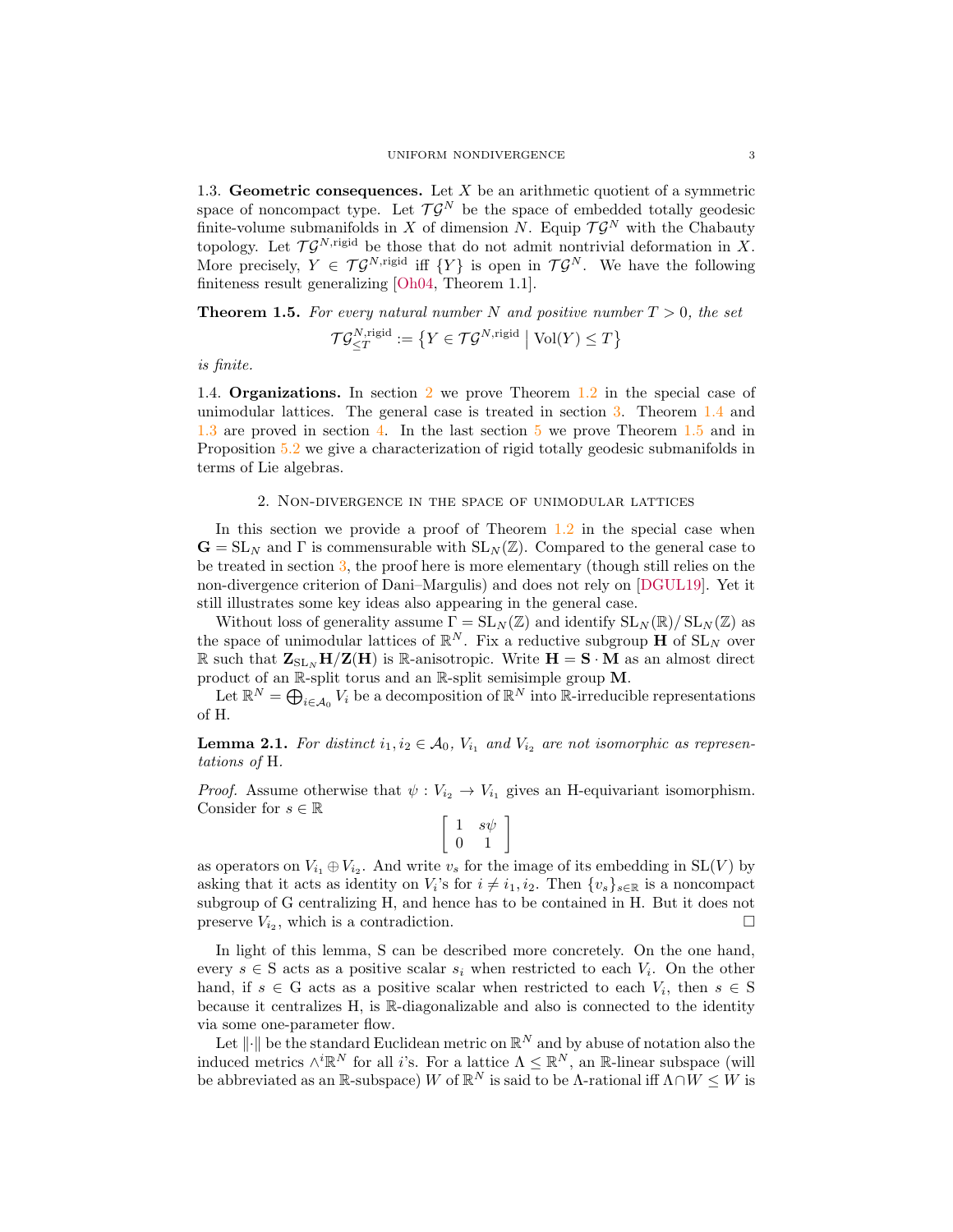a lattice, in which case we let  $\Lambda_W := \Lambda \cap W \leq W$  and let  $\|\Lambda_W\|$  denote the volume of  $W/\Lambda_W$ . If  $v_1, ..., v_k$  is a set of Z-basis of  $\Lambda_W$  then  $\|\Lambda_W\| = \|v_1 \wedge ... \wedge v_k\|$ . A subspace W is said to be  $(M, \Lambda)$ -eligible iff W is both M-stable and  $\Lambda$ -rational.

Let  $\delta_M : M \backslash SL_N(\mathbb{R}) / SL_N(\mathbb{Z}) \to (0, \infty)$  be defined by

$$
\delta_{\mathrm{M}}([\Lambda]):=\inf\left\{\|\Lambda_W\|^{\frac{1}{\dim W}}\;\middle|\; W\text{ is }(M,\Lambda)\text{-cligible}\right\}.
$$

When  $\mathbf{M} = \mathbf{H}$ ,  $\delta_{\mathbf{M}}([\Lambda])$  is always equal to 1. When  $\mathbf{M} = \{e\}$  is the trivial group, write  $\delta := \delta_M$ . By Mahler's criterion, to prove Theorem [1.2,](#page-1-3) it suffices to show that there exists  $\eta > 0$  such that for every  $\Lambda \in SL_N(\mathbb{R})/SL_N(\mathbb{Z})$ , there exists some  $h \in H$  such that  $\delta(h\Lambda) > \eta$ . This would in turn follow from the following proposition by [\[DGU20,](#page-18-5) Theorem 4.6] which is based on the work of [\[DM91\]](#page-18-1) (see also [\[Kle10,](#page-18-6) Corollary 3.3, Theorem 3.4]).

<span id="page-3-0"></span>**Proposition 2.2.** There exist  $0 < \eta_0 < 1$  and  $C > 1$  such that for all  $[\Lambda] \in$  $M\backslash SL_N(\mathbb{R})/SL_N(\mathbb{Z})$  with  $\delta_M([\Lambda]) < \eta_0$ , there exists  $s \in S$  such that  $\delta_M([s\Lambda]) \ge$  $C\delta_{\mathcal{M}}([\Lambda]).$  As a result, there exists  $s \in S$  such that  $\delta_{\mathcal{M}}([s\Lambda]) \geq \eta_0$ .

The proof of this proposition will be based on the two lemmas below.

<span id="page-3-1"></span>**Lemma 2.3.** There exist, and we fix,  $C_1, C_2 > 1$  and a finite subset  $\mathcal{F} \subset S$  such that for every proper  $\mathbb{R}$ -subspace W of  $\mathbb{R}^N$  that is M-stable, there exists  $s \in \mathcal{F}$  such that

- (1)  $\|sv\| > \frac{1}{C_1} \|v\|$  for all pure wedges v in  $\mathbb{R}^N$ ;
- (2)  $||sv|| > C_2 ||v||$  for all pure wedges v with  $\mathcal{L}_v$  contained in W.

By a pure wedge v, we mean some non-zero vector of the form  $v = v_1 \wedge ... \wedge v_i$ in  $\wedge^i \mathbb{R}^N$  for some *i*. For such a pure wedge, write  $\mathcal{L}_v$  for the R-subspace of  $\mathbb{R}^N$ spanned by  $v_1, ..., v_i$ .

*Proof.* The first part comes for free as long as  $\mathcal F$  is a finite set. We shall focus on the second part. It suffices to show that for each M-stable subspace  $W$ , there exists  $s_W \in S$  such that

$$
||s_w \cdot w|| > ||w||, \quad \forall w \in W
$$

Then the same thing would be true replacing w by any pure wedge w with  $\mathcal{L}_w$ contained in  $W$ . A continuity argument applied to the unit vectors would then finish the proof.

Recall the decomposition of  $\mathbb{R}^N = \bigoplus_{i \in A_0} V_i$  into irreducible representations with respect to H. Also, for each i, every  $s \in S$  acts as  $s_i \text{id}_{V_i}$ , for some  $s_i > 0$ , when restricted to  $V_i$ .

For each  $I \subset \mathcal{A}_0$ , define  $\pi_I : \mathbb{R}^N \to V_I := \bigoplus_{i \in I} V_i$  to be the corresponding H-equivariant projection. We claim that for any M-stable  $W$ , there exists  $I$  such that  $\pi_I |_{W}$  is bijective.

Fix W and we define  $I = \{i_1, ..., i_k\}$  inductively. Firstly we pick  $i_1 \in \mathcal{A}_0$  such that  $\pi_{i_1}|_W \neq 0$  and let  $W_1 := \ker(\pi_{i_1}|_W)$ . Secondly we pick  $i_2 \in \mathcal{A}_0$  such that  $\pi_{i_2}|_{W_1} \neq 0$  and let  $W_2 := \ker(\pi_{i_2}|_{W_1})$ . Continue this until  $\pi_i|_{W_k} = 0$  for all  $i \in \mathcal{A}_0$ , in which case  $W_k = \{0\}$ . So for  $j \leq k$  we have the exact sequence

$$
0 \longrightarrow W_{j_0} \longrightarrow W_{j-1} \longrightarrow \pi_{j_0}(W_{j-1}) \longrightarrow 0.
$$

Now  $\pi_I|_W$  is injective. Indeed if  $w \in W$  is such that  $\pi_I(w) = 0$ , then  $w \in$  $\cap_i W_i = \{0\}.$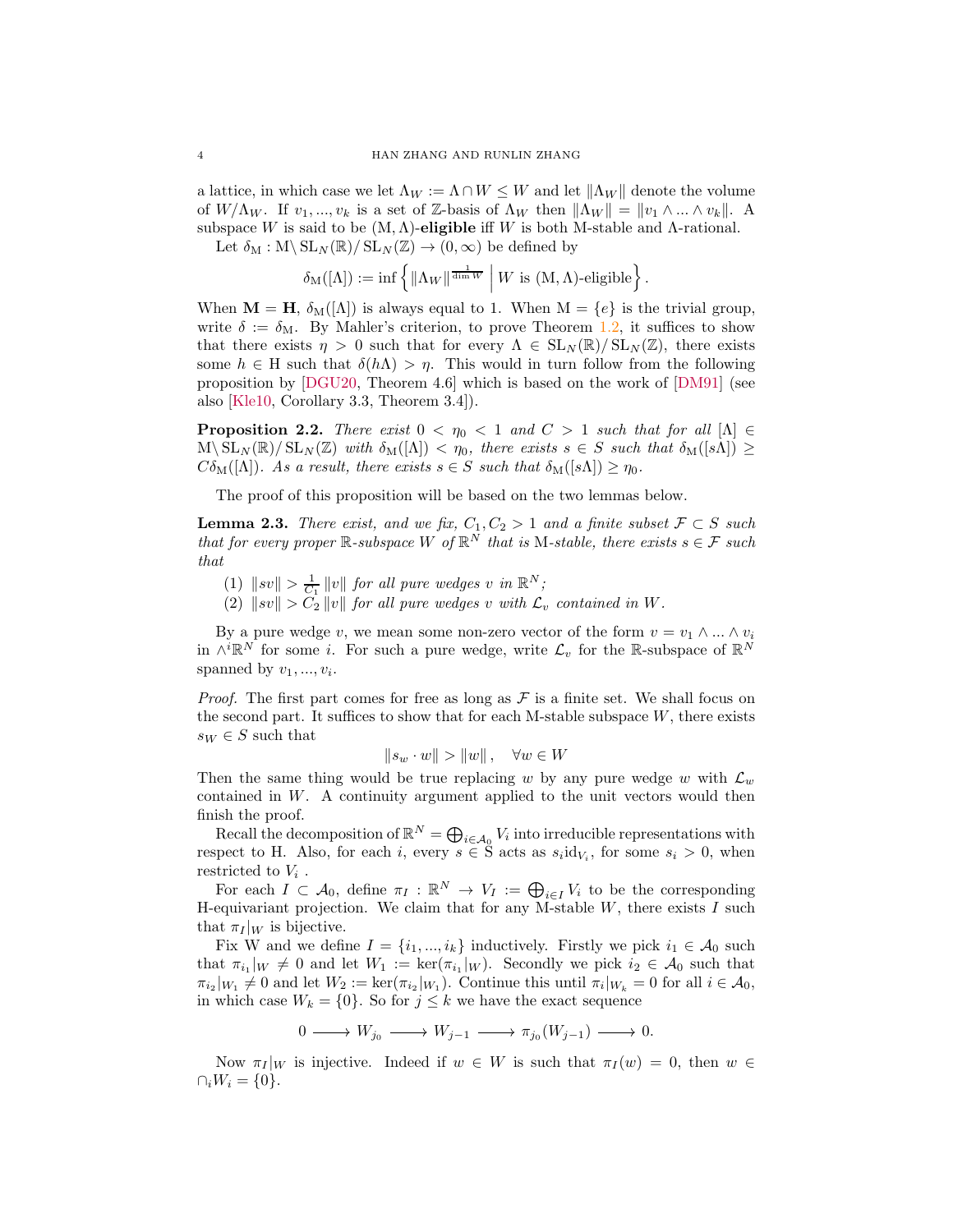The map  $\pi_I|_W$  is also surjective. Write  $W_0 := W$ . For each  $i = 1, ..., k$ ,

$$
\pi_i|_{W_{i-1}} \neq 0 \implies \pi_i|_{W_{i-1}}
$$
 is surjective on  $V_i$ 

as  $V_i$  is actually an irreducible representation with respect to M (though  $V_i$  may be isomorphic to  $V_{j_0}$  as M-representations). As  $W_{i-1}$  is defined to vanish under  $\pi_{i-1}$  (for  $i > 1$ ), an induction argument shows that  $\pi_{\{i_1,\dots,i_l\}}|_W$  is surjective for  $l = 1, ..., k.$ 

Once  $\pi_I|_W : W \to V_I$  is bijective, we see that W is the graph of some linear map  $\phi_W : V_I \to V_{I^c}$ . That is to say, for any  $w \in W$ , there exists a unique  $v \in V_I$  such that  $w = v + \phi_W(v)$ . Find  $C_W > 0$  such that

$$
||v + \phi_W(v)|| \le C_W ||v||, \quad \forall v \in V_I.
$$
  

$$
\frac{1}{C_W} ||v|| \le ||v + v'||, \quad \forall v \in V_I, v' \in V_{I^c}.
$$

Then we take  $s_W \in S$  such that  $s_w|_{V_I} = \lambda \operatorname{id}_{V_I}$  for some  $\lambda > C_W^2$ . Thus

$$
||s_w \cdot w|| \ge \frac{1}{C_W} ||\lambda v|| > C_W ||v|| \ge ||v + \phi_W(v)|| = ||w||.
$$

Now the proof is complete.

<span id="page-4-0"></span>**Lemma 2.4.** For every 
$$
[\Lambda] \in M \setminus SL_N(\mathbb{R}) / SL_N(\mathbb{Z})
$$
 with  $\delta_M([\Lambda]) < \eta_0 := \frac{1}{(C_1 C_2)^N}$ , there exists a proper  $(M, \Lambda)$ -*eligible subspace*  $W_{\infty} \leq \mathbb{R}^N$  such that for any  $(M, \Lambda)$ -*eligible subspace*  $W$  *not contained in*  $W_{\infty}$  *we have*

$$
\|\Lambda_W + \Lambda_{W_{\infty}}\| \ge (C_1 C_2) \|\Lambda_{W_{\infty}}\|.
$$

*Proof.* Take such a  $\Lambda$  as in the statement. Find an  $(M, \Lambda)$ -eligible R-subspace  $W_1$ such that  $\|\Lambda_{W_1}\| < \eta_0$ . If  $W_1$  satisfies the conclusion above, then we take  $W_\infty = W_1$ . Otherwise there exists  $W'_1 \leq \mathbb{R}^N$ ,  $(M, \Lambda)$ -eligible, such that

$$
\left\|\Lambda_{W_1'}+\Lambda_{W_1}\right\| < (C_1C_2)\left\|\Lambda_{W_1}\right\|.
$$

Let  $W_2 := W_1' + W_1$ , then  $W_2$  is still  $(M, \Lambda)$ -eligible. If  $W_2$  satisfies the conclusion, we stop. Otherwise we define  $W'_2$  and  $W_3$  similarly as above. As the dimension is finite, this process has to stop at some index l not exceeding N. We let  $W_{\infty} := W_l$ and it only remains to show that  $W_{\infty}$  is a proper subspace. Indeed  $\Lambda_{W_i} + \Lambda_{W'_i} \leq$  $\Lambda_{W_{i+1}}$ , so

$$
\|\Lambda_{W_l}\| \le \left\|\Lambda_{W'_{l-1}} + \Lambda_{W_{l-1}}\right\| \le (C_1 C_2) \left\|\Lambda_{W_{l-1}}\right\| \le \dots \le (C_1 C_2)^l \|W_1\| < 1.
$$
  
As  $\|\mathbb{R}^N\|_{\Lambda} = \|\Lambda\| = 1$ ,  $W_{\infty} \ne \mathbb{R}^N$ .

Now finally we come to the

Proof of Proposition [2.2](#page-3-0) with  $C := C_2$ . Recall  $\eta_0 = 1/(C_1C_2)^N$ . We take  $[\Lambda] \in$  $M\backslash SL_N(\mathbb{R})/SL_N(\mathbb{Z})$  such that  $\delta_M([\Lambda]) < \eta_0$ . By Lemma [2.4,](#page-4-0) pick a proper  $(M, \Lambda)$ eligible subspace  $W_{\infty} \leq \mathbb{R}^N$  such that for any  $(M, \Lambda)$ -eligible subspace W not contained in  $W_{\infty}$  we have

$$
\|\Lambda_W + \Lambda_{W_{\infty}}\| \ge (C_1 C_2) \|\Lambda_{W_{\infty}}\|.
$$

Then by applying Lemma [2.3](#page-3-1) to  $W_{\infty}$ , we get some  $s \in S$  such that

- (1)  $\|sv\| > \frac{1}{C_1} \|v\|$  for all pure wedges v in  $\mathbb{R}^N$ ;
- (2)  $||sv|| > C_2 ||v||$  for all pure wedges v with  $\mathcal{L}_v$  contained in  $W_{\infty}$ .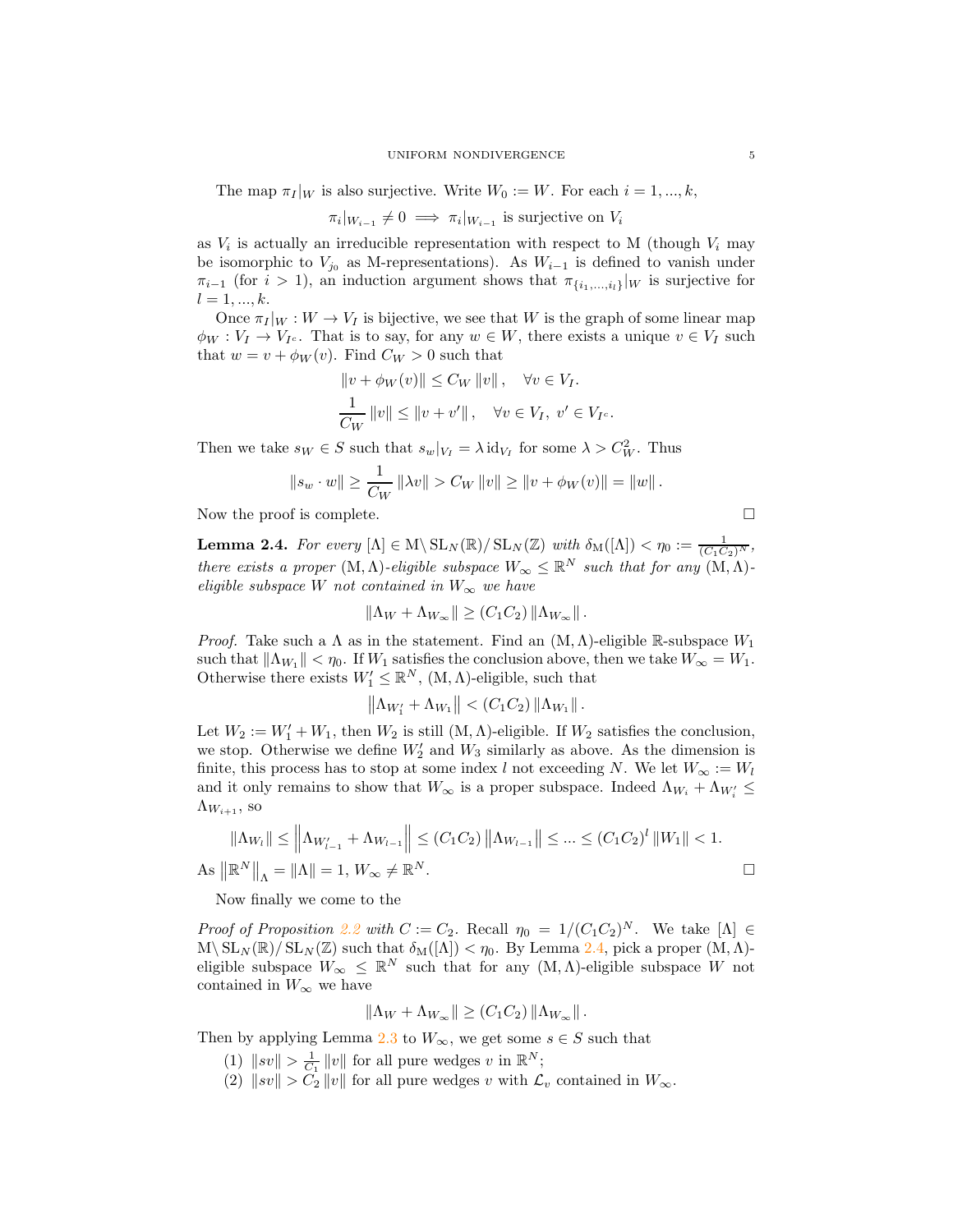Now we prove our assertion with this  $s \in S$ . It suffices to show that for every  $(M, s\Lambda)$ -eligible W', we have  $\|\Lambda_{W'}\| \geq C_2 \|\Lambda_{W''}\|$  for some  $(M, \Lambda)$ -eligible W''.

First let  $W := s^{-1}W'$ , then W is  $(M, \Lambda)$ -eligible and  $s \cdot \Lambda_W = (s\Lambda)_{W'}$ . There are two cases to consider.

Case I,  $W \subset W_{\infty}$ . Then

$$
||(s\Lambda)_{W'}|| = ||s\Lambda_W|| \geq C_2 ||\Lambda_W||.
$$

So setting  $W'' := W$  concludes the proof.

Case II,  $W \nsubseteq W_{\infty}$ . Let  $W'' := W \cap W_{\infty}$ . Then  $W''$  is  $(M, \Lambda)$ -eligible and  $\Lambda_{W''} = \Lambda_W \cap \Lambda_{W_\infty}$ . We have

$$
\|\Lambda_{W''}\| (C_1C_2) \|\Lambda_{W_{\infty}}\| \le \|\Lambda_W \cap \Lambda_{W_{\infty}}\| \cdot \|\Lambda_W + \Lambda_{W_{\infty}}\| \le \|\Lambda_W\| \cdot \|\Lambda_{W_{\infty}}\|
$$
  

$$
\implies \|\Lambda_W\| \ge (C_1C_2) \|\Lambda_{W''}\|.
$$

So

$$
||(s\Lambda)_{W'}|| \ge \frac{1}{C_1} ||\Lambda_W|| \ge C_2 ||\Lambda_{W''}||
$$

<span id="page-5-0"></span>and we are done.

 $\Box$ 

## 3. Non-divergence in the general case

In this section we prove Theorem [1.2](#page-1-3) in general.

So let **G** be a Q-semisimple group of dimension N and  $\Gamma \leq G$  be an arithmetic lattice. Let  $H \leq G$  be a connected reductive subgroup defined over  $\mathbb R$  without compact factors. Write  $H = S \cdot M$  as an almost direct product of some R-split torus **S** and some connected R-split semisimple group M. We assume that  $S \leq Z_G M$  is a maximal R-split torus.

Fix a maximal compact subgroup K of G and an  $Ad(K)$ -invariant metric on  $\mathscr{G}$ , defined as the Lie algebra of G. Only in this subsection we follow the convention of [\[TW03\]](#page-19-0) to use script letters for Lie algebras. We fix an integral structure  $\mathscr{G}_{\mathbb{Z}}$  on  $\mathscr G$  that is contained in the Lie algebra of **G** and is preserved by Ad(Γ). For each  $g \in G$ , write  $\mathscr{G}_g := \text{Ad}(g) \cdot \mathscr{G}_{\mathbb{Z}}$ . For  $\eta > 0$ , let  $\mathcal{N}_\eta := \{v \in \mathscr{G} \mid ||v|| < \eta\}$ . For a discrete subgroup  $\Lambda$  of  $\mathscr{G}$ , we let  $\|\Lambda\|$  be the covolume of  $\Lambda$  in  $\Lambda_{\mathbb{R}}$ , the R-span of  $\Lambda$ . For each  $\eta > 0$ , let  $X_{\eta}$  be a compact subset of  $G/\Gamma$  defined by

$$
X_{\eta} = \{ [g] \in \mathrm{G}/\Gamma \mid \mathscr{G}_{g} \cap \mathcal{N}_{\eta} = \{0\} \}.
$$

As the map  $[g] \mapsto \mathscr{G}_g$  is a proper map from  $G/\Gamma$  to the space of lattices in  $\mathscr{G}$ with some fixed volume, the union of interiors of  $\{X_{\eta}\}_{\eta>0}$  covers  $G/\Gamma$  by Mahler's criterion.

To take into consideration of M, we define

$$
X_{\eta}^{\mathcal{M}} = \{ [g] \in \mathcal{G}/\Gamma \mid \mathcal{M}[g] \cap X_{\eta} \neq \emptyset \}.
$$

We need to introduce some terminologies from reduction theory. For more detailed expositions one may consult [\[Bor19\]](#page-18-7) (see also [\[BS73,](#page-18-8) [BJ06,](#page-18-9) [DGU20,](#page-18-5) [Zha20\]](#page-19-4)).

There exists a finite collection of Q-parabolic subgroups  $\{P_i\}_{i\in\mathcal{A}_1}$  of G such that any Q-parabolic subgroup **P** of **G** is conjugate to one of  $P_i$  by Γ. Let  $U_i$ be the unipotent radical of  $P_i$ , then  $P_i/U_i$  is a Q-reductive group. Let  $S'_i$  denote the Q-split part of its center. The lift of  $S_i'$  to  $P_i$  is not unique, but we fix one  $\mathbf{S}_i$  that is defined over Q. On the other hand we take another lift  $A_i$  of  $S'_i$  that is invariant under the Cartan involution on G associated with K. We let  $\Delta_i$  be the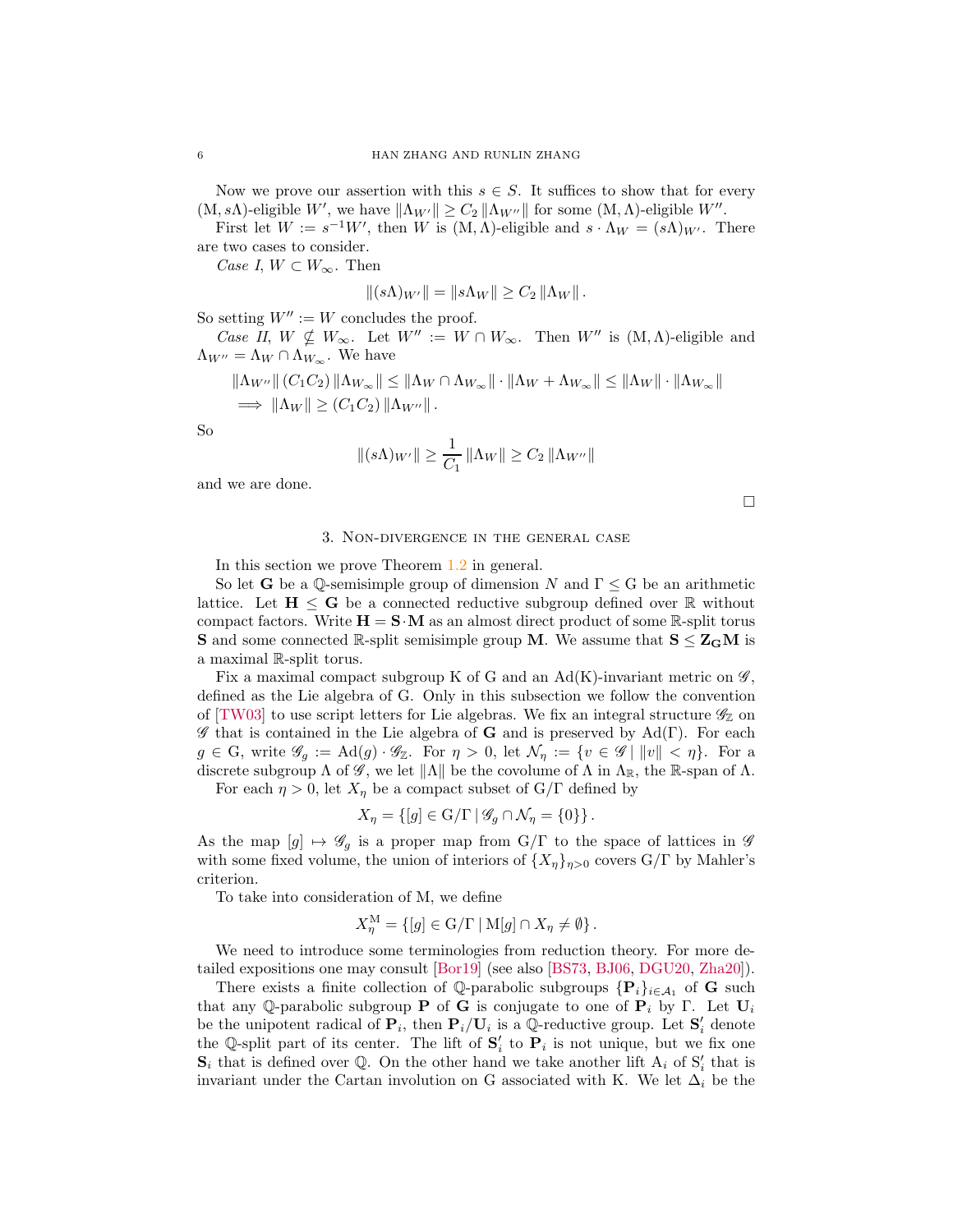simple roots for  $(A_i, P_i)$ . As  $A_i$  is conjugate to  $S_i$  in a unique way, we are safe to think of  $\Delta_i$  also as simple roots for  $(\mathbf{S}_i, \mathbf{P}_i)$ , in which case consists of Q-characters. For a Q-parabolic subgroup  $P$ , let  $\mathbb P$  be the subgroup of  $P$  defined by the common kernel of all  $\mathbb Q$ -characters of **P**. And let  $\mathbb P$  be the identity connected component, in the analytic topology, of  $\mathbf{P}(\mathbb{R})$ . Associated with  $(K, \mathbf{P}_i)$ , we write  $g = k_g^i a_g^i p_g^i$ for the horospherical coordinates of  $g \in G$  (see for instance [\[Zha20,](#page-19-4) Section 2.3], one should take inverse of everything happening in the reference and combine the M, U term together to get  $p_g \in \mathcal{P}$ ). Note  $k_g^i \in K$ ,  $a_g^i \in A_i$  and  $p_g^i \in \mathcal{P}$ .

Now we define generalized Siegel sets taking into considerations of M. When  $M = \{e\}$ , this specializes to the usual Siegel set. For each index  $i \in \mathcal{A}_1$ , a bounded set  $B \subset \mathcal{P}$  and  $\theta, \varepsilon > 0$ , define

$$
\Sigma_{i,B,\theta}^{\mathcal{M}} := \left\{ g \in \mathcal{G} \mid \begin{matrix} g^{-1} \mathcal{M} g \subset \mathcal{P}_i; \ \alpha(a_g^i) < \theta, \ \forall \alpha \in \\ \Delta_i; \ \exists m \in \mathcal{M}, \ p_g^i g^{-1} m g \in B\Gamma_{\mathcal{P}} \end{matrix} \right\}.
$$

and

$$
\Sigma_{i,B,\theta,\varepsilon}^{\mathcal{M}} := \left\{ g \in \Sigma_{i,B,\theta}^{\mathcal{M}} \mid \alpha(a_g^i) < \varepsilon, \ \exists \alpha \in \Delta_i \right\}.
$$

We need the following proposition, which is a corollary to the main result of [\[DGUL19\]](#page-18-4).

<span id="page-6-0"></span>**Proposition 3.1.** For each  $0 < \theta < 1$ , there exist  $B \subset G$  bounded and  $\eta' > 0$  such that

(1) for every  $q \in G$ ,

$$
g \notin X_{\eta'}^{\mathcal{M}} \implies g \in \bigcup_{i} \Sigma_{i, B \cap \mathcal{P}_i, \theta}^{\mathcal{M}} \Gamma;
$$

(2) fix such a set of  $\theta = \theta_0$ ,  $B = B_0$  and  $\eta' = \eta_0$ , then there exists a function  $\varepsilon_0: (0, \eta_0) \to (0, \infty)$  with  $\lim_{\eta \to 0} \varepsilon_0(\eta) = 0$  such that for every  $g \in G$ ,

$$
g \notin X_{\eta}^{\mathcal{M}} \implies g \in \bigcup_{i} \Sigma_{i, B \cap \mathcal{P}_i, \theta, \varepsilon_0(\eta)}^{\mathcal{M}} \Gamma.
$$

*Proof of (1).* For each positive integer n, we let  $B_n := X_{\frac{1}{n}}$  and  $\eta_n := \frac{1}{n}$ . If (1) were not true, then there exists  $\theta_0 \in (0,1)$  and a sequence of  $g_n \notin X_{\eta_n}^{\mathcal{M}},$  yet  $g_n \notin \bigcup_i \sum_{i,B_n \cap \mathcal{P}_i,\theta_0}^M \Gamma$ . By definition of  $X_{\eta_n}^M$ ,  $(M[g_n])$  diverges topologically in  $G/\Gamma$ .

By [\[DGUL19,](#page-18-4) Section 5.3] (where they proved the hypothesis of [\[DGUL19,](#page-18-4) Theorem 4.2] is met) and after passing to a subsequence, there exists  $i_0 \in A_1$  and  $\gamma_n \in \Gamma$  such that  $M_n := \gamma_n^{-1} g^{-1} M g \gamma_n$  is contained in  $\mathfrak{P}_{i_0}$  and if we write

$$
g_n\gamma_n = k_n a_n p_n,
$$

the horospherical coordinate of  $g_n\gamma_n$  with respect to  $P_{i_0}$  and K, then

- (1)  $d_n := \max_{\alpha \in \Delta_{i_0}} \alpha(a_n) \to 0;$
- (2)  $(p_n M_n)$  is non-divergent in  $\mathcal{P}_{i_0} / \mathcal{P}_{i_0} \cap \Gamma$ . That is to say, there exist a sequence  $(m_n)$  in M, a bounded sequence  $(b_n)$  in  $\mathcal{P}_{i_0}$  and  $(\lambda_n)$  in  $\mathcal{P}_{i_0} \cap \Gamma$ such that

$$
p_n \gamma_n^{-1} g_n^{-1} m_n g_n \gamma_n = b_n \lambda_n.
$$

Now we let  $B := \{b_n\}$ , which is a bounded set. Then we have

$$
g_n \gamma_n \in \Sigma_{i_0, B, d_n}^{\mathcal{M}},
$$
 so  $g_n \in \Sigma_{i_0, B, d_n}^{\mathcal{M}} \Gamma.$ 

When *n* is large enough such that *B* is contained in  $B_n \cap \mathcal{P}_{i_0}$  and  $d_n < \theta_0$ , we have a contradiction.  $\Box$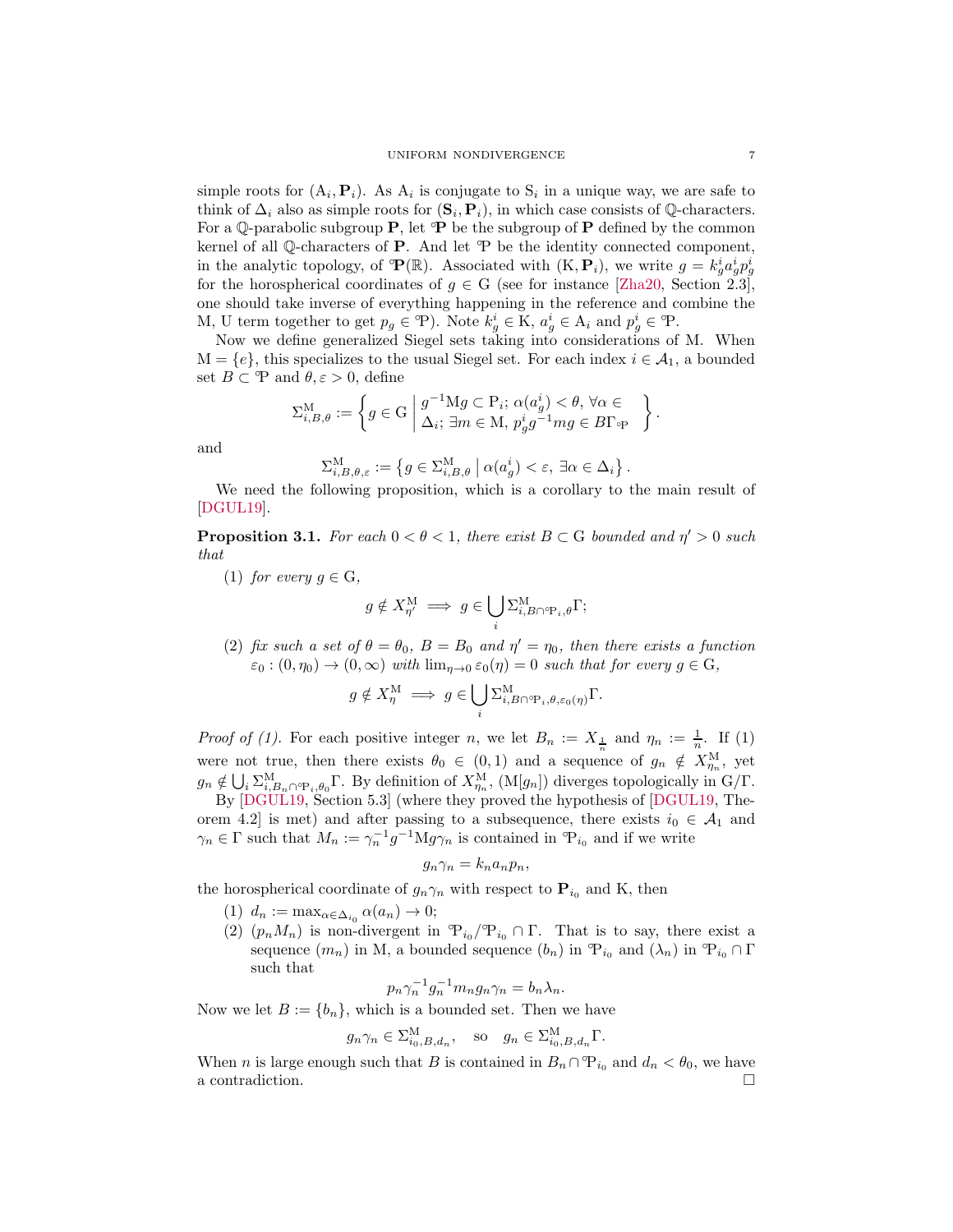*Proof of (2).* By (1) for each  $g \in G$  with  $[g] \notin X_{\eta_0}^M$ , choose  $i_g \in A_1$  such that  $g \in \sum_{i_g, B_0, \theta_0}^{\text{M}} \Gamma$ . The choice of  $i_g$  may not be unique, but we just fix one. Define for  $g \in G$  with  $[g] \notin X_{\eta_0}^M$ ,

$$
\varepsilon_0(g) := \inf \left\{ \varepsilon > 0 \mid g \in \Sigma_{i_g, B_0, \theta_0, \varepsilon} \Gamma \right\}.
$$

From the definition we see that  $0 < \varepsilon_0(g) \leq \theta_0$  and  $g \in \Sigma_{i_q, B_0, \theta_0, 2\varepsilon_0(g)}\Gamma$ . So (2) amounts to saying that (there exists some choice of  $i<sub>g</sub>$  such that)

$$
\lim_{\eta \to 0} \sup_{[g] \notin X_{\eta}^{\mathcal{M}}} \varepsilon_0(g) = 0.
$$

Hence if (2) is not true, then there exists  $\varepsilon_0 > 0$  and a sequence  $g_n \notin X_{\eta_n}^{\mathcal{M}}$  such that  $\varepsilon_0(g_n) \geq \varepsilon_0$  for all positive integers n. By passing to a subsequence we may assume that  $i_{g_n}$  are identically equal to some  $i_0 \in A_1$  for all n. So there exists  $\gamma_n \in \Gamma$  such that if  $g_n \gamma_n = k_n a_n p_n$  is the horospherical coordinate of  $g_n \gamma_n$  with respect to  $\mathbf{P}_{i_0}$  then  $(k_na_n)$  is bounded by the assumption that  $\varepsilon_0(g_n) \geq \varepsilon_0$ . Also  $p_n \gamma_n^{-1} g_n^{-1} M g_n \gamma_n \cap B_0 \Gamma \neq \emptyset$ . So there exist a bounded set  $B \subset G/\Gamma$  such that  $M[g_n] \cap B \neq \emptyset$  for all n. This contradicts against  $g_n \notin X_{\eta_n}^M$  for some  $\eta_n \to 0$ .  $\Box$ 

From now on we fix a choice of  $\theta_0, \eta_0 \in (0, 1)$ ,  $B_0$  bounded in G and  $\varepsilon_0 : (0, \eta_0) \to$  $(0, \infty)$  satisfying the above proposition. We choose  $\theta_0 > 0$  small enough such that

•  $\alpha(a_g) < 1$  for all  $g \in \bigcup_i \sum_{i,B_0 \cap \mathcal{P}_i,\theta_0}^{\mathcal{M}}$  and all  $\alpha \in \Phi_i^-$ 

where  $\Phi_i^-$  denotes all nontrivial characters of  $\mathbf{A}_i$  that appears in the Lie algebra of P<sub>i</sub>. Elements of  $\Phi_i^-$  are positive linear combinations of those from ∆<sub>i</sub>, thus such a choice of  $\theta_0$  exists. By choosing a smaller  $\eta_0$ , we assume that  $0 < \varepsilon_0(\eta) < 1$  for all  $0 < \eta < \eta_0$ .

Define a function  $\delta_M : M \backslash G / \Gamma \to (0, \infty)$  by

$$
\delta_{\mathrm{M}}([g]):=\inf\left\{\|\mathcal{L}\cap\mathscr{G}_{g}\|^{\frac{1}{\dim\mathcal{L}}}\,\middle|\,\mathcal{L}\leq\mathscr{G}\,\,\text{is}\,\mathscr{G}_{g}\text{-rational and M-stable}\right\}.
$$

For each  $i \in \mathcal{A}_1$ , fix (the unique)  $\omega_i \in U_i$  such that  $\omega_i A_i \omega_i^{-1} = S_i$  and decompose  $\mathscr G$  according to the Adjoint action of  $A_i$ ,  $S_i$ :

$$
\mathscr{G} = \bigoplus_{\alpha \in \Phi_i(S_i)} \mathscr{G}_{\alpha}^{S_i}, \quad \mathscr{G} = \bigoplus_{\alpha \in \Phi_i(A_i)} \mathscr{G}_{\alpha}^{A_i}.
$$

We identify  $\Phi_i(S_i)$  with  $\Phi_i(A_i)$  via  $\text{Ad}(w_i)$  and will simply refer to them as  $\Phi_i$ . By definition non-zero weights appearing in the Lie algebra of  $P_i$ , or equivalently in  $\mathscr{U}_i$ , the Lie algebra of  $U_i$ , have been called negative, and write  $\Phi_i^*$  for the negative, zero or positive weights for  $* = -0, +$  respectively. Also  $\Phi_i^{0-} := \Phi_i^{-} \sqcup \Phi_i^{0}$  and  $\Phi_i^{0+} := \Phi_i^+ \sqcup \Phi_i^0$ . For each  $\alpha \in \Phi_i$ , let  $\pi_\alpha^{S_i}$  and  $\pi_\alpha^{A_i}$  denote the corresponding projections to the weight space. Note  $\text{Ad}(w_i)(\mathscr{G}_{\alpha}^{\mathbf{A}_i}) = \mathscr{G}_{\alpha}^{\mathbf{S}_i}$ , so we have

$$
\mathrm{Ad}(w_i) \circ \pi_\alpha^{\mathcal{A}_i} = \pi_\alpha^{\mathcal{S}_i} \circ \mathrm{Ad}(w_i).
$$

Also for each  $i \in \mathcal{A}_1$ , define  $\pi_{0+}^{A_i} : \mathscr{G} \to \bigoplus_{\alpha \in \Phi_i^{0+}(S_i)} \mathscr{G}_{\alpha}^{S_i}$  to be the natural projection and similarly define  $\pi_{-}^{\mathbf{A}_i}$ ,  $\pi_{0+}^{\mathbf{S}_i}$  and  $\pi_{-}^{\mathbf{S}_i}$ . They are related in the same manner as above.

Note that  $\pi_{0+}^{A_i}$  is also the orthogonal projection onto  $\mathscr{U}_i^{\perp}$ , which is denoted by  $\pi_{\mathscr{U}_i^{\perp}}$ . Actually, the usefulness of  $A_i$  comes from the fact it is invariant under the Cartan involution and hence  $\pi_{\alpha}^{\mathbf{A}_{i}}$ 's are all orthogonal projections whereas the rationality of  $S_i$ 's makes  $\pi_\alpha^{S_i}$ 's defined over  $\mathbb{Q}$ .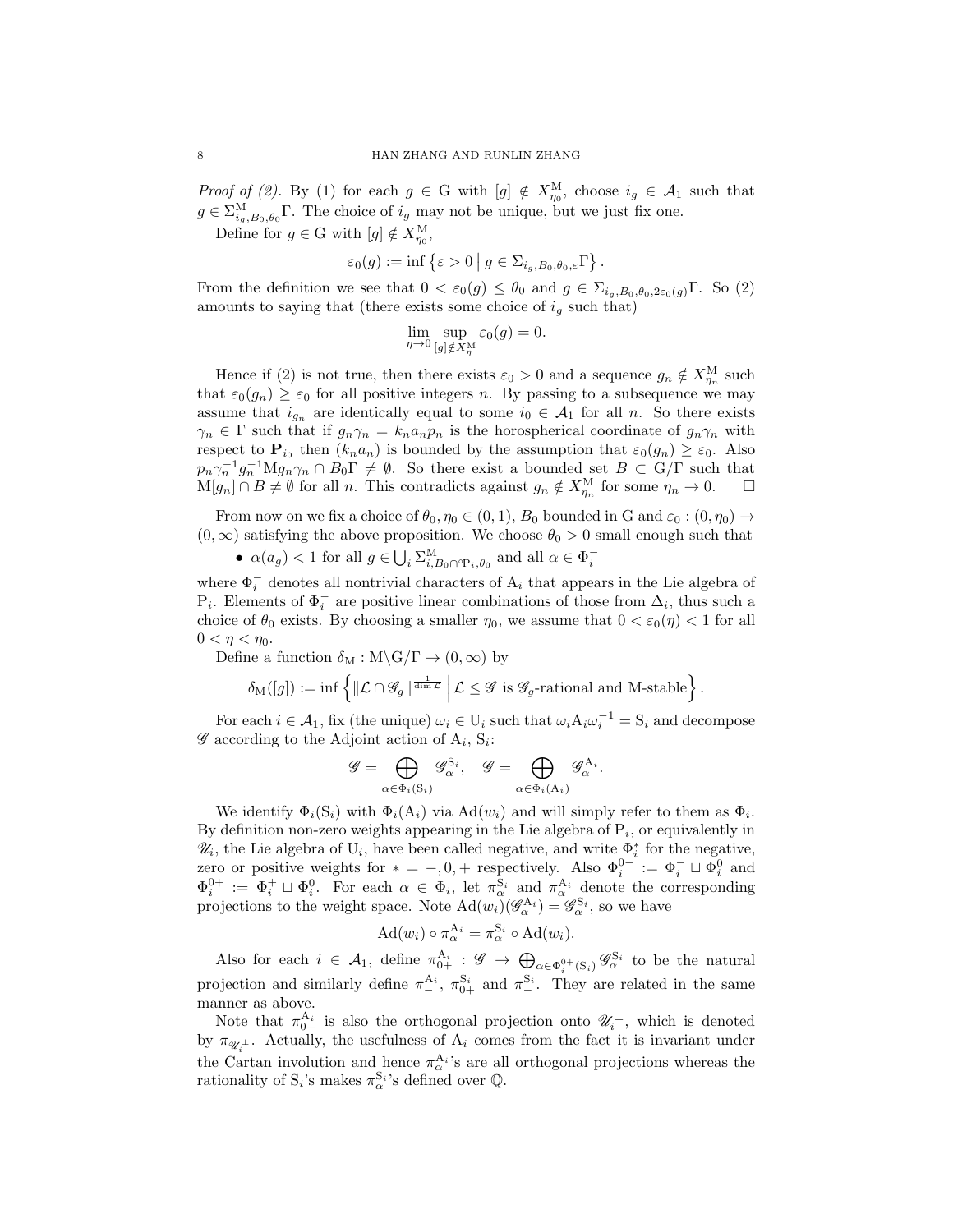To be prepared for the upcoming corollary, we define some constants. For each  $i \in A_1$  and  $b \in B_0 \cap P_i$ , let  $h_b^i \in Z_G(A_i)$  and  $u_b^i \in U_i$  such that  $b = h_b^i u_b^i$ . Then the set of all possible  $\{h_b^i\}$  as i and b vary is also bounded. Define

$$
C_3 := \max\left\{1, \|\mathcal{U}_i \cap \mathcal{G}_{\mathbb{Z}}\| \mid i \in \mathcal{A}_1\right\}
$$
  

$$
C_4 := \sup\left\{1, \|\mathrm{Ad}(\omega_i)^{-1}\|, \|\mathrm{Ad}(\omega_i)\|, \|\mathrm{Ad}(\omega_i h_b^i \omega_i^{-1})^{-1}\| \mid i \in \mathcal{A}_1, b \in B_0\right\}.
$$

where  $\|\text{Ad}(g)\|$  denotes the operator norm of  $\text{Ad}(g)$ .

- We also choose  $C_5 > 1$  such that for each  $i \in \mathcal{A}_1$ ,
	- 1. for every  $v \in \mathscr{G}_{\mathbb{Z}}$  and  $\alpha \in \Phi_i$ , either  $\left\|\pi_{\alpha}^{S_i}(v)\right\| = 0$  or  $\left\|\pi_{\alpha}^{S_i}(v)\right\| \geq 1/C_5$ ;
	- 2. for every  $v \in \mathscr{G}$  and  $\alpha \in \Phi_i$ ,  $||v|| \ge 1/C_5 \left||\pi_{\alpha}^{S_i}(v)\right||$ ;
	- 3. for every  $v \in \mathscr{G}$  and  $\alpha \in \Phi_i^{0+}$ ,  $\left\|\pi_{0+}^{S_i}(v)\right\| \geq 1/C_5 \left\|\pi_{\alpha}^{S_i}(v)\right\|$ .

As a result of Proposition [3.1](#page-6-0) we obtain the following:

<span id="page-8-0"></span>Corollary 3.2. There exist  $\eta_1 > 0$  and a function  $\varepsilon_1 : (0, \eta_1) \to (0, \infty)$  with  $\lim_{\eta\to 0} \varepsilon_1(\eta) = 0$  such that for all  $0 < \eta < \eta_1$  and  $g \in G$  such that  $[g] \notin X_{\eta}^{\mathcal{M}}$ , there exists  $m \in M$  and an R-parabolic subgroup **P** of **G** containing **M** such that  $g^{-1}Pg$ is defined over  $\mathbb Q$  and if we let  $\mathscr U$  be the Lie algebra of U, which is the real points of the unipotent radical of  $P$ , then

- (1)  $\|\mathscr{U} \cap \mathscr{G}_{g}\|^{\frac{1}{\dim \mathscr{U}}} < \varepsilon_1(\eta);$
- (2) for all  $v \in \mathscr{G}_{mg} \setminus \mathscr{U}$ , the orthogonal projection of v to the orthogonal complement of  $\mathscr U$  satisfies  $\|\pi_{\mathscr U^{\perp}}(v)\|\geq \left(\frac{1}{C_4C_5}\right)$  $\big)^2$
- (3) for any  $\mathscr{G}_g$ -rational, M-stable subspace  $\mathcal L$  that is not contained in  $\mathscr U$ , we have  $\|\mathcal{L} \cap \mathscr{G}_{g}\|^{\frac{1}{\dim \mathcal{L}}} \geq 2C_8 \delta_{\mathrm{M}}([g])$  with  $C_8 > 1$  as in Lemma [3.3](#page-11-0) below.

As the reader will see,  $C_8$  could be replaced by any positive constant except that one needs to modify  $\eta_1$  accordingly.

*Proof.* Take  $\eta \in (0, \eta_0)$  and  $g \notin X_{\eta}^{\text{M}}$ . By Proposition [3.1,](#page-6-0) find  $i = i_g$  such that

$$
g \in \Sigma_{i,B_0 \cap P_i, \theta_0, \varepsilon_0(\eta)}^{\mathcal{M}} \Gamma.
$$

By unwrapping the definition, there exists  $\gamma_g \in \Gamma$  such that  $\gamma_g^{-1}g^{-1}Mg\gamma_g$  is contained in  ${}^{\circ}\mathcal{P}_i$  (as **M** is semisimple and M is connected, any conjugate of M being contained in  $P_i$  automatically implies being contained in  $\mathcal{P}_i$ ) and if  $g\gamma_g = k_g a_g p_g$ is the horospherical coordinate of  $g\gamma_g$  with respect to  $\mathbf{P}_i$  then

\n- (1) 
$$
\alpha(a_g) < \theta_0, \forall \alpha \in \Delta_i
$$
;
\n- (2)  $\alpha_g(a_g) < \varepsilon_0(\eta), \exists \alpha_g \in \Delta_i$ ;
\n- (3)  $p_g \gamma_g^{-1} g^{-1} m_g g \gamma_g = b_g \lambda_g$  for some  $m_g \in M$ ,  $b_g \in B_0 \cap \mathcal{P}_i$  and  $\lambda_g \in \mathcal{P}_i \cap \Gamma$ .
\n

Recall that we have chosen  $\theta_0$  such that  $\alpha(a_g) < 1$  for all  $\alpha \in \Phi_i^-$ . Hence  $\alpha(a_g) \geq 1$ for all  $\alpha \in \Phi_i^{+0}$ .

Now take  $m := m_g$ ,  $0 < \eta_1 < \eta_0$ , which will be determined later at Equation [1](#page-10-0) in the proof of (3). Let  $\mathbf{P} := g\gamma_g \mathbf{P}_i \gamma_g^{-1} g^{-1}$ . Then  $\mathbf{P}$  contains M and  $g^{-1} \mathbf{P}_g =$  $\gamma_g \mathbf{P}_i \gamma_g^{-1}$  is defined over Q. Also let U be the unipotent radical P. Define  $\varepsilon_1(\eta) :=$  $\varepsilon_0(\eta)^{1/N} C_3^{1/N}$ . It remains to prove the three claims.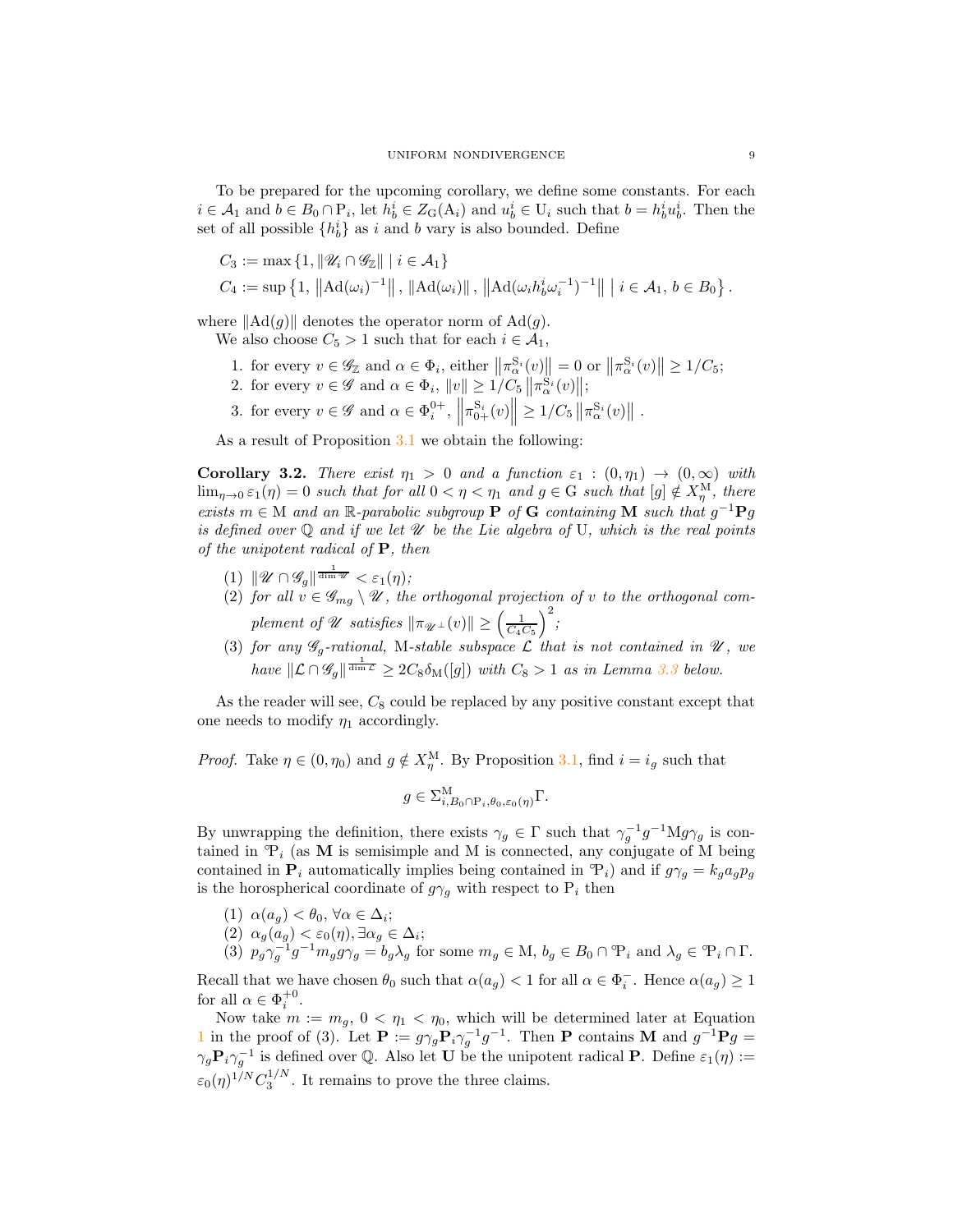*Proof of (1).* Recall that N denotes the dimension of  $\mathbf{G}$ .

$$
\begin{aligned} \|\mathscr{U} \cap \mathscr{G}_g \| &= \|(g\gamma_g \cdot \mathscr{U}_i) \cap (g\gamma_g \cdot \mathscr{G}_\mathbb{Z}) \| \\ &= \|(g\gamma_g) \cdot (\mathscr{U}_i \cap \mathscr{G}_\mathbb{Z}) \| \\ &= \|(k_g a_g p_g) \cdot (\mathscr{U}_i \cap \mathscr{G}_\mathbb{Z}) \| \,. \end{aligned}
$$

First note that  $p_q$  preserves  $\mathcal{U}_i$  and preserves the (co)volume. On the other hand  $a_g$  also preserves  $\mathscr{U}_i$  but  $\alpha(a_g) < 1$  for all  $\alpha$  appearing in  $\mathscr{U}_i$  and for  $\alpha = \alpha_g$ , which appears in  $\mathscr{U}_i$ ,  $\alpha(a_g) < \varepsilon_0(\eta)$ . So  $|\det(\text{Ad}(a_g)|_{\mathscr{U}_i})| < \varepsilon_0(\eta)$ . Hence

$$
\|\mathscr{U}\cap\mathscr{G}_g\|\leq \varepsilon_0(\eta)\|\mathscr{U}_i\cap\mathscr{G}_{\mathbb{Z}}\|\leq \varepsilon_0(\eta)C_3.
$$
  
\n
$$
\implies \|\mathscr{U}\cap\mathscr{G}_g\|^{\frac{1}{\dim \mathscr{U}}}\leq (\varepsilon_0(\eta)C_3)^{1/N}=\varepsilon_1(\eta).
$$

This proves (1). Note this also shows that  $\delta_{\mathcal{M}}([g]) \leq \varepsilon_1(\eta)$ .

Proof of (2). Take  $v \in \mathscr{G}_{mg} \setminus \mathscr{U}$ . As  $\mathscr{G}_{mg} = mg \cdot \mathscr{G}_{\mathbb{Z}} = mg \gamma_g \lambda_g^{-1} \cdot \mathscr{G}_{\mathbb{Z}}$  and  $\mathscr{U} =$  $mg\gamma_g\lambda_g^{-1}\cdot\mathscr{U}_i$ , we can find  $v_g \in \mathscr{G}_{\mathbb{Z}}\setminus\mathscr{U}_i$  such that

$$
v = mg\gamma_g \lambda_g^{-1} \cdot v_g.
$$

Hence

$$
v = (g\gamma_g) \cdot (\gamma_g^{-1}g^{-1}mg\gamma_g) \cdot \lambda_g^{-1} \cdot v_g
$$
  
=  $(k_g a_g) \cdot (p_g \gamma_g^{-1}g^{-1}mg\gamma_g) \cdot \lambda_g^{-1} \cdot v_g$   
=  $k_g a_g b_g \cdot v_g$ .

Note that  $\mathscr{U} = g\gamma_q \cdot \mathscr{U}_i = k_q a_q p_q \cdot \mathscr{U}_i = k_q \cdot \mathscr{U}_i$  and  $\text{Ad}(k_q)$  acts by isometry, we have

$$
\operatorname{Ad}(k_g)\circ \pi_{\mathscr{U}_i^{\perp}}=\pi_{\mathscr{U}^{\perp}}\circ \operatorname{Ad}(k_g).
$$

Also recall that  $\pi_{\mathscr{U}_i^{\perp}} = \pi_{0+}^{A_i}$  and

$$
Ad(w_i) \circ \pi_{0+}^{A_i} = \pi_{0+}^{S_i} \circ Ad(w_i).
$$

Now if we write  $s_g = w_i a_g w_i^{-1} \in S_i$  and  $b_g = h_g^i u_g^i$  for some  $h_g^i \in Z_G(A_i)$  and  $u_g^i \in U_i$ , then

$$
\|\pi_{\mathcal{U}^{\perp}}(v)\| = \|\pi_{\mathcal{U}^{\perp}}(k_{g}a_{g}b_{g} \cdot v_{g})\| = \left\|k_{g} \cdot \pi_{\mathcal{U}^{\perp}_{+}}(a_{g}b_{g} \cdot v_{g})\right\| = \left\|\pi_{0+}^{\mathbf{A}_{i}}(a_{g}b_{g} \cdot v_{g})\right\|
$$
  
\n
$$
= \left\|w_{i}^{-1} \cdot \pi_{0+}^{\mathbf{S}_{i}}((w_{i}a_{g}w_{i}^{-1})(w_{i}b_{g}) \cdot v_{g})\right\|
$$
  
\n
$$
\geq \frac{1}{C_{4}}\left\|\pi_{0+}^{\mathbf{S}_{i}}((s_{g})(w_{i}h_{g}^{i}w_{i}^{-1})(w_{i}u_{g}^{i}) \cdot v_{g})\right\|
$$

Let  $\alpha_g \in \Phi_i^{0+}$  be a maximal element (our convention about the partial order is that  $\alpha - \beta$  is contained in positive combinations of  $\Delta_i$  iff  $\alpha \leq \beta$ ) such that  $\pi_{\alpha_g}^{S_i}(v_g) \neq 0$ . Then for any  $u \in U_i$ ,  $\pi_{\alpha_g}^{S_i}(u \cdot v_g) = \pi_{\alpha_g}^{S_i}(v_g)$ . Also the reader is reminded that  $\left\|\pi_{\alpha_g}^{\mathcal{S}_i}(v_g)\right\| \geq 1/C_5$  and  $C_4$  bounds the operator norm of some elements. Recall that  $\alpha_g(s_g) > 1$  as we have chosen  $\theta_0$  small enough.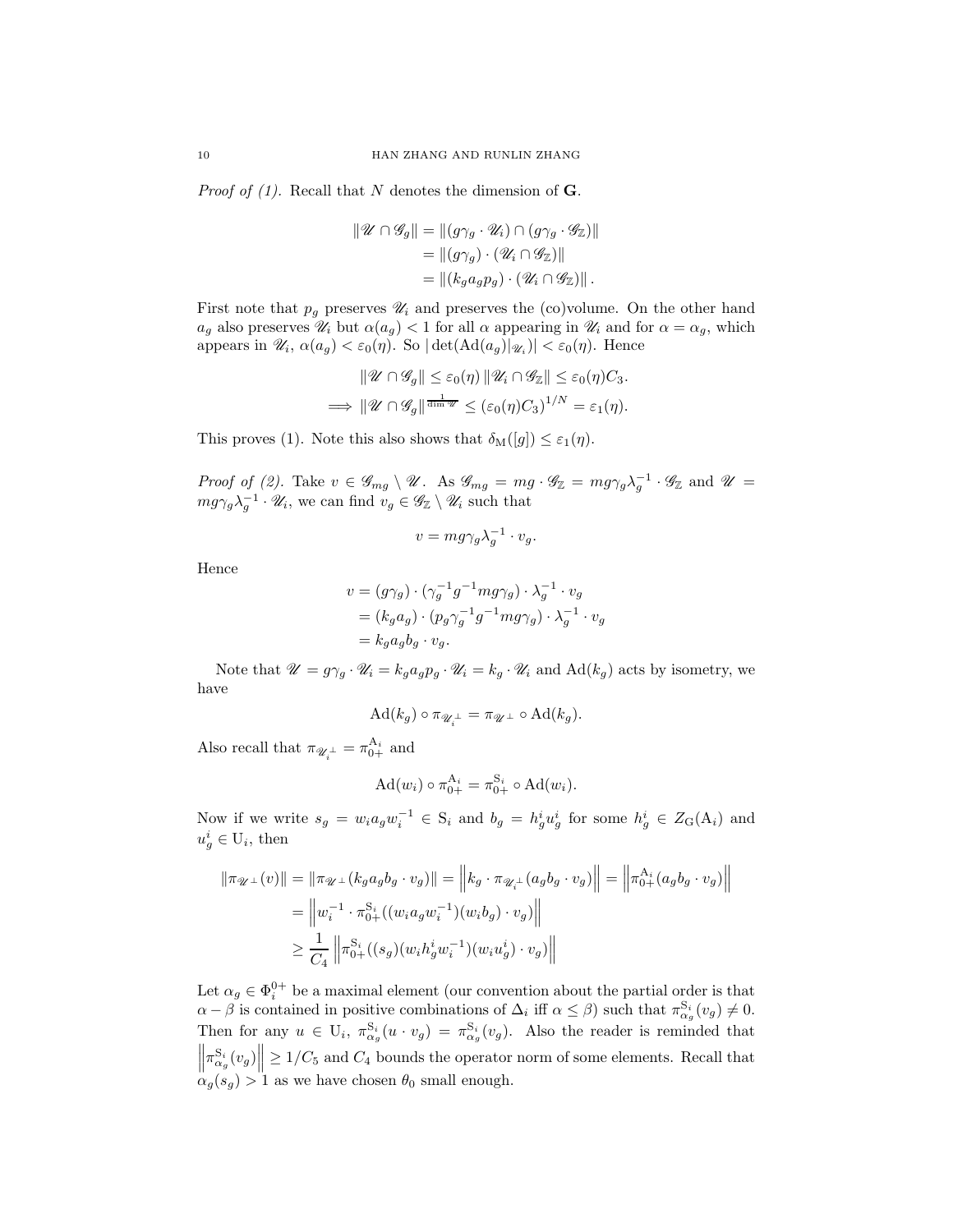We may continue the above inequalities as

$$
\|\pi_{\mathscr{U}^{\perp}}(v)\| \geq \frac{1}{C_4C_5} \left\|\pi_{\alpha_g}^{\mathcal{S}_i}((s_g)(w_i h_g^i w_i^{-1})(w_i u_g^i) \cdot v_g)\right\|
$$
  

$$
\geq \frac{1}{C_4C_5} \left\|(w_i h_g^i w_i^{-1}) \cdot \pi_{\alpha_g}^{\mathcal{S}_i}(w_i u_g^i \cdot v_g)\right\|
$$
  

$$
\geq \frac{1}{C_4C_5C_4} \left\|\pi_{\alpha_g}^{\mathcal{S}_i}(v_g)\right\| \geq \left(\frac{1}{C_4C_5}\right)^2.
$$

*Proof of (3).* We are going to use both (1) and (2) here. As  $\mathcal{L}$  is M-stable,  $\mathcal{L}$  is also  $\mathscr{G}_{mg}$ -rational and  $\|\mathcal{L} \cap \mathscr{G}_{g}\| = \|\mathcal{L} \cap \mathscr{G}_{mg}\|$ . This is the only place we need  $\mathcal{L}$  to be M-stable.

As U is also  $\mathscr{G}_{mq}$ -rational, we have that  $\pi_{\mathscr{U}^\perp}(\mathcal{L} \cap \mathscr{G}_{mq})$  is a lattice in  $\mathscr{U}^\perp$  (we are not claiming that  $\pi_{\mathcal{U}}$  is  $\mathcal{G}_{mg}$ -rational, but  $\pi_{\mathcal{U}}$  is a lift of the map of quotient by  $\mathscr{U}$ , which is  $\mathscr{G}_{mg}\text{-rational}$  and

$$
\|\mathcal{L}\cap\mathscr{G}_{mg}\|=\|\mathcal{L}\cap\mathscr{U}\cap\mathscr{G}_{mg}\|\cdot\|\pi_{\mathscr{U}^\perp}(\mathcal{L}\cap\mathscr{G}_{mg})\|.
$$

By (2),  $\pi_{\mathscr{U}^{\perp}}(\mathcal{L}\cap\mathscr{G}_{mg})$  has its shortest non-zero vector with length at least  $1/(C_4C_5)^2$ . Therefore it has a fundamental domain containing a cube of size  $1/2N(C_4C_5)^2$ . Hence

$$
\|\pi_{\mathscr{U}^\perp}(\mathcal{L}\cap\mathscr{G}_{mg})\| \ge \left(\frac{1}{2NC_4^2C_5^2}\right)^N.
$$

For simplicity we let

$$
C_6 := (2NC_4^2 C_5^2)^N,
$$
  
\n
$$
C_7^{-1} := \min \left\{ \left| \frac{1}{x} - \frac{1}{y} \right| \middle| x \neq y, x, y \in \{1, ..., N\} \right\}.
$$

And we choose  $\eta_1$  small enough such that for any  $0 < \eta < \eta_1$ ,

<span id="page-10-0"></span>
$$
2^{N}C_{8}^{N}C_{6}^{N}\varepsilon_{1}(\eta) < 1,
$$
  
\n
$$
C_{6}^{-1} \left(2^{N}C_{8}^{N}C_{6}^{N}\varepsilon_{1}(\eta)\right)^{-C_{7}^{-1}} \ge 2C_{8}.
$$
\n(1)

where  $C_8$  is as in Lemma [3.3.](#page-11-0)

Now there are two cases depending on how large  $\Vert \mathcal{L} \cap \mathcal{U} \cap \mathcal{G}_{mg} \Vert$  is.

Case I,  $\|\mathcal{L} \cap \mathcal{U} \cap \mathcal{G}_{mg}\right\|^{1/\dim(\mathcal{L} \cap \mathcal{U})} \leq (2C_8C_6)^N \delta_M[g].$ 

Note by our assumption  $\dim \mathcal{L} > \dim(\mathcal{L} \cap \mathcal{U})$  and hence  $(\dim \mathcal{L})^{-1} - (\dim \mathcal{L} \cap \mathcal{U})$  $\mathscr{U})^{-1} < 0.$  Also,  $\delta_{\mathcal{M}}([g]) \leq \varepsilon_1(\eta)$  by part (1).

$$
\mathcal{L} \cap \mathscr{G}_{mg} \|^{\frac{1}{\dim \mathcal{L}}} \geq C_6^{-1/\dim \mathcal{L}} \cdot \mathcal{L} \cap \mathscr{U} \cap \mathscr{G}_{mg} \|^{\frac{1}{\dim \mathcal{L}} - \frac{1}{\dim \mathcal{L} \cap \mathscr{U}}} \cdot \mathcal{L} \cap \mathscr{U} \cap \mathscr{G}_{mg} \|^{\frac{1}{\dim \mathcal{L} \cap \mathscr{U}}} \geq C_6^{-1} \cdot \left(2^N C_8^N C_6^N \varepsilon_1(\eta)\right)^{\dim(\mathcal{L} \cap \mathscr{U}) \cdot (\frac{1}{\dim \mathcal{L}} - \frac{1}{\dim \mathcal{L} \cap \mathscr{U}})} \cdot \delta_M([g])
$$

By assumption  $0 < 2^N C_8^N C_6^N \varepsilon_1(\eta) < 1$  and  $\dim(\mathcal{L} \cap \mathcal{U}) \cdot (\frac{1}{\dim \mathcal{L}} - \frac{1}{\dim \mathcal{L} \cap \mathcal{U}}) \leq$  $-C_7^{-1}$  < 0, hence we may continue:

$$
\|\mathcal{L}\cap\mathscr{G}_{mg}\|^{\frac{1}{\dim\mathcal{L}}}\geq C_6^{-1}\cdot\left(2^NC_8^NC_6^N\varepsilon_1(\eta)\right)^{-C_7^{-1}}\cdot\delta_{\mathcal{M}}([g])\geq 2C_8\delta_{\mathcal{M}}([g]),
$$

which completes the case I.

Case II,  $\|\mathcal{L} \cap \mathscr{U} \cap \mathscr{G}_{mg}\|^{1/\dim(\mathcal{L} \cap \mathscr{U})} \geq (2C_8C_6)^N \delta_M[g].$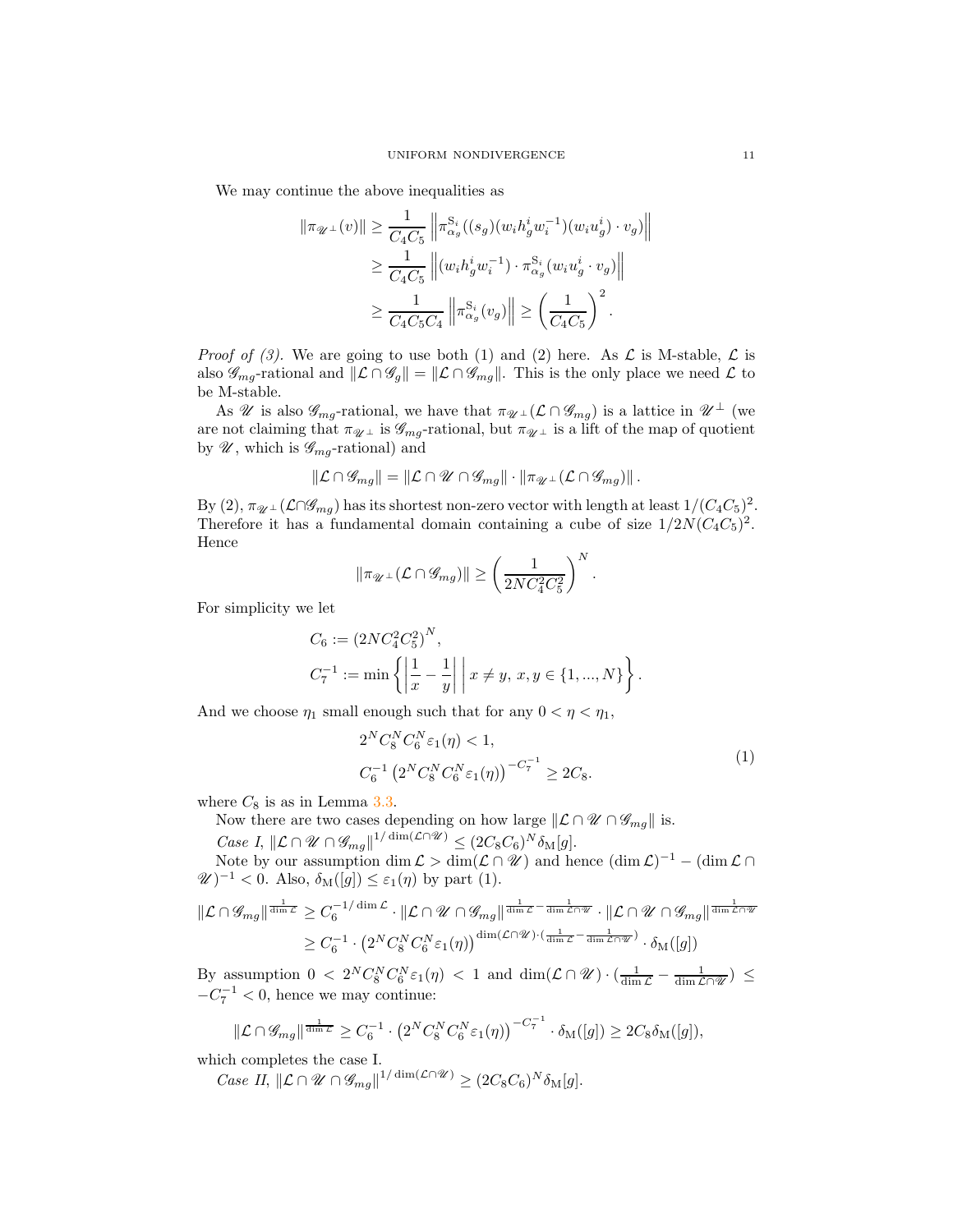This case is more direct.

$$
\mathcal{L} \cap \mathcal{G}_{mg} \|_{\text{dim }\mathcal{L}}^{\frac{1}{\dim \mathcal{L}}} \geq C_6^{-1/\dim \mathcal{L}} \left( 2^N C_8^N C_6^N \delta_M([g]) \right)^{\frac{\dim (\mathcal{L} \cap \mathcal{U})}{\dim \mathcal{L}}}
$$
  

$$
\geq C_6^{-1} 2C_8 C_6 \delta_M([g]) = 2C_8 \delta_M([g]).
$$

Now the proof of the corollary is complete.  $\Box$ 

<span id="page-11-0"></span>**Lemma 3.3.** There exist two constants  $C_8, C_9 > 1$  and a finite set  $\mathcal{F} \subset S$  such that for any R-parabolic subgroup **P** of **G** containing M, there exists  $s \in \mathcal{F}$  such that

(1)  $\|sv\| > \frac{1}{\alpha}$  $\frac{1}{C_8}$  ||v|| for all pure wedges v in  $\mathscr{G}$ ; (2)  $\|sv\| > C_9 \|v\|$  for all pure wedges v with  $\mathcal{L}_v \subset \mathcal{U}$ .

Proof. The proof is similar to that of Lemma [2.3](#page-3-1) where the key is to produce a bijective projection onto some 'coordinate plane'  $V_I$ . Here we will produce a bijective projection to some 'coordinate horospherical Lie subalgebra'.

Let  $\mathcal{P}_M$  be the collection of R-parabolic subgroups of **G** containing **M**. For each  $\mathbf{a}_t \in X_*(\mathbf{S}),$  we let

$$
\mathbf{P}_{\mathbf{a}_t} := \Big\{ g \in \mathbf{G} \; \Big| \; \lim_{t \to 0} \mathbf{a}_t g \mathbf{a}_t^{-1} \text{ exists } \Big\} \,.
$$

This way we get a finite collection of elements in  $\mathcal{P}_M$ . Label this set as  $\{P_i\}_{i\in\mathcal{B}}$  for some finite set B. As  $S \leq Z_G M$  is a maximal R-split torus, for any other  $P \in \mathcal{P}_M$ , there exists  $h \in Z_G(M)$  such that  $\mathbf{P} = h \mathbf{P}_i h^{-1}$  for some  $i \in \mathcal{B}$ . Hence  $\mathcal{P}_M$  is a finite union of compact homogeneous spaces of  $Z_G(M)$ . Indeed, the stabilizer of each  $P_i$ in  $\mathbf{Z}_{\mathbf{G}}(\mathbf{M})$  is a parabolic subgroup of  $\mathbf{Z}_{\mathbf{G}}(\mathbf{M})$ .

Now fix  $\mathbf{P} \in \mathcal{P}_M$  and  $h \in Z_G(M)$  with  $\mathbf{P} = h\mathbf{P}_i h^{-1}$ . By Bruhat decomposition (see [\[Bor91,](#page-18-10) 21.15]), there exists  $w \in N_{Z_G(M)}S$ ,  $u \in U$  and  $p \in P_i$  such that  $h = uwp$ where U is a maximal R-unipotent subgroup contained in  $P_i$  that is normalized by S. Then  $\mathbf{P} = h \cdot \mathbf{P}_i = u \cdot \mathbf{P}_i = u \cdot \mathbf{P}_{j_0}$  for some  $j_0 \in \mathcal{B}$ , where  $\cdot$  denotes the conjugation by a group element.

We claim that the S-equivariant projection  $\pi_{j_0} : \mathscr{G} \to \mathscr{U}_{j_0}$ , when restricted to  $\mathscr{U}$ , is bijective (but usually  $\mathscr{U}$  is not S-stable).

Decompose  $\mathscr{G} = \bigoplus_{\alpha \in \Phi} \mathscr{G}_{\alpha}^S$  with respect the Ad(S)-action. And let  $\pi_{\alpha}^S$  be the associated projection onto  $\mathscr{G}_{\alpha}^{\mathcal{S}}$ . Fix a minimal R-parabolic  $\mathbf{P}_{min}$  with  $\mathbf{S} \cdot \mathbf{U} \leq$  $\mathbf{P}_{min} \leq \mathbf{P}_i$ . A partial order  $\leq_i$  is defined on  $\Phi$  by demanding that  $\alpha \leq_i \beta$  iff  $\beta - \alpha$ is a weight that appears in  $\mathscr{P}_{min}$ , the Lie algebra of  $P_{min}$ .

Now take  $v \in \mathcal{U}$ , so  $v = u \cdot w$  for some  $w \in \mathcal{U}_{j_0}$ . Take  $\alpha_0 \in \Phi$  to be a minimum element such that  $\pi_{\alpha_0}^S(w) \neq 0$ . Then

$$
\pi_{\alpha_0}^{\rm S}(u \cdot w) = \pi_{\alpha_0}^{\rm S}(u \cdot \pi_{\alpha_0}^{\rm S}(w)) = \pi_{\alpha_0}^{\rm S}(w) \neq 0.
$$

As  $\mathscr{U}_{j_0}$  is defined by a cocharacter of **S** and projects to  $\mathscr{G}_{\alpha_0}^S$  nontrivially,  $\mathscr{U}_{j_0}$  necessarily contains  $\mathscr{G}_{\alpha_0}^S$ . Thus  $\pi_{j_0}(v) = \pi_{j_0}(u \cdot w) \neq 0$ . This proves that  $\pi_{j_0}|_{\mathscr{U}}$ :  $\mathscr{U} \to \mathscr{U}_{j_0}$  is injective. And hence it is bijective because  $\mathscr{U}$  and  $\mathscr{U}_{j_0}$  have the same dimension.

The rest of the proof follows the same lines as in Lemma [2.3](#page-3-1) and is omitted.  $\square$ 

**Proposition 3.4.** There exists  $\eta_2 > 0$  and  $C_{10} > 1$  such that for all  $[g] \notin X_{\eta_2}^M$ , there exists  $s \in S$  such that  $\delta_M(|sg|) > C_{10}\delta_M(|g|)$ . Consequently, there exists  $s \in S$ such that  $[sg] \in X_{\eta_2}^{\text{M}}$ .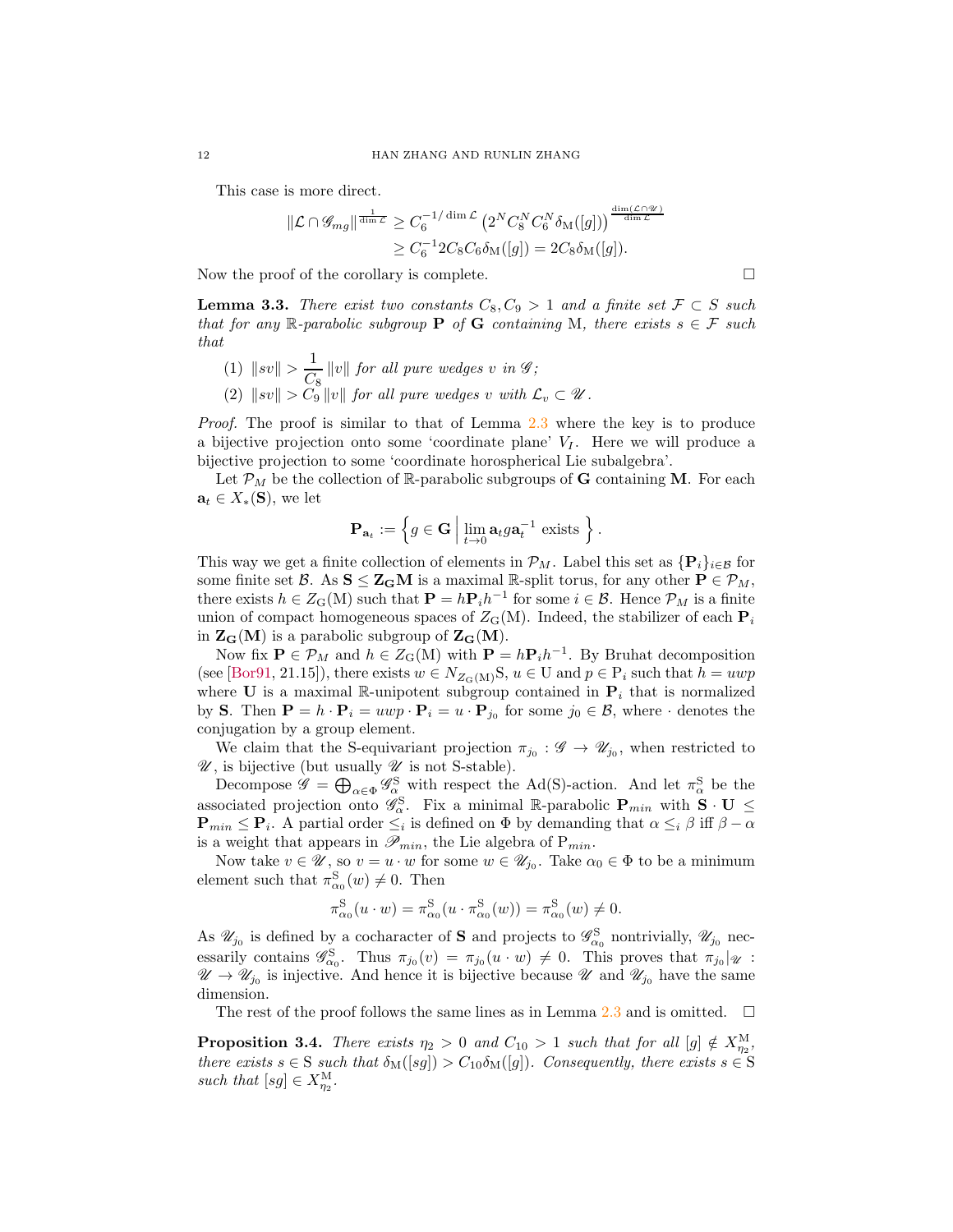Theorem [1.2](#page-1-3) would follow from this proposition by [\[DGU20,](#page-18-5) Theorem 4.6] just as in last section.

*Proof.* We prove the proposition with  $\eta_2 := \eta_1$  and  $C_{10} := \min\{C_9^{1/N}, 2\}.$ Take any  $[g] \notin X_{\eta_2}^{\text{M}}$ .

Find  $P$  an  $\mathbb R$ -parabolic subgroup of  $G$  according to Corollary [3.2.](#page-8-0) Then choose  $s \in S$  with Lemma [3.3](#page-11-0) being applied to **P**. It suffices to prove that  $\delta_M([sg]) \geq$  $C_{10}\delta_{\rm M}([q]).$ 

Take an R-subspace  $\mathcal{L}'$  of  $\mathcal G$  that is  $\mathcal G_{sg}$ -rational and M-stable. Then  $\mathcal{L} := s^{-1} \mathcal{L}'$ is  $\mathscr{G}_g$ -rational and M-stable. Also,  $\mathcal{L}' \cap \mathscr{G}_{sg} = s \cdot (\mathcal{L} \cap \mathscr{G}_g)$ . There are two cases. If  $\mathcal{L} \subset \mathscr{U}$ , then

$$
\begin{aligned}\n\|\mathcal{L}' \cap \mathscr{G}_{sg} \|^{\frac{1}{\dim \mathcal{L}'}} &\geq C_9^{\frac{1}{\dim \mathcal{L}'}} \|\mathcal{L} \cap \mathscr{G}_g \|^{\frac{1}{\dim \mathcal{L}}} \geq C_9^{\frac{1}{\dim \mathcal{L}'}} \delta_M([g]) \geq C_9^{\frac{1}{N}} \delta_M([g]). \\
\text{If } \mathcal{L} \nsubseteq \mathscr{U}, \text{ then} \\
\|\mathcal{L}' \cap \mathscr{G}_{sg} \|^{\frac{1}{\dim \mathcal{L}'}} &\geq C_8^{-\frac{1}{\dim \mathcal{L}'}} \|\mathcal{L} \cap \mathscr{G}_g \|^{\frac{1}{\dim \mathcal{L}}} \geq C_8^{-\frac{1}{\dim \mathcal{L}'}} 2C_8 \delta_M([g]) \geq 2\delta_M([g]).\n\end{aligned}
$$

<span id="page-12-0"></span>Hence our proof is complete.

 $\Box$ 

## 4. Proof of Theorem [1.3](#page-1-1) and [1.4](#page-1-2)

*Proof of Theorem [1.3.](#page-1-1)* Indeed, by [\[SW00,](#page-19-1) Corollary 1.3], for every  $x \in G/\Gamma$ , Fx is H-invariant, thus has to intersect some bounded set independent of  $x$  nontrivially.  $\Box$ 

*Proof of Theorem [1.4.](#page-1-2)* First we claim that up to G-conjugacy, there are only finitely many elements from  $H$ . For every dimension, up to isomorphism, there are only finitely many real semisimple algebras (see [\[Kna02\]](#page-19-5)). And for each of them, the Lie subalgebras of G that are isomorphic to this one form a finite orbit under G by [\[EMV09,](#page-18-2) Lemma A.1] (see also [\[Ric67\]](#page-19-6)). Now we enumerate the corresponding real algebraic subgroups as  $\{M_1, ..., M_s\}$ . Also fix a maximal  $\mathbb{R}\text{-}split$  torus  $\mathbf{S}_i$  of  $\mathbf{Z}_\mathbf{G} \mathbf{M}_i$ . By shortening the list, we assume that each  $H_i := M_i \cdot S_i$  belongs to  $H$ . We now argue that each  $H \in \mathcal{H}$  is isomorphic to one of  $H_i$ . Indeed, write H as an almost direct product **M** · **S**. Then there exists  $g \in G$  such that  $gMg^{-1} = M_i$  for some *i*. Then  $gSg^{-1}$  is a maximal R-split torus of  $\mathbf{Z}_\mathbf{G}\mathbf{M}_i$ , thus there is some  $h \in \mathbf{Z}_\mathbf{G}\mathbf{M}_i$ such that  $hgSg^{-1}h^{-1} = S_i$  (see [\[Spr98,](#page-19-7) 15.2.6]). Thus  $hgHg^{-1}h^{-1} = H_i$ .

As this is a finite list, we find a compact set C of  $G/\Gamma$  such that for every i with  $\mathbf{H}_i \in \mathcal{H}$  and every  $x \in \mathcal{G}/\Gamma$ , there exists  $h \in \mathcal{H}_i$  with  $hx \in C$ . For each i, find a compact subgroup  $K_i$  such that  $Z_{\rm G} H_i = K_i \cdot {\rm S}_i$ . Let C' be a larger compact subset containing  $K_i \cdot C$  for all i's. We fix some embedding of  $\mathbf{G} \to \mathrm{SL}_N$  that induces a proper map  $G/\Gamma \to SL_N(\mathbb{R})/SL_N(\mathbb{Z})$ . For each i, fix a nonempty bounded open set  $\Omega_i$  in  $H_i$ .

Thus by [\[RS18,](#page-19-2) Theorem 1.1], for each i, there exists a closed subset  $Y_i$  of G such that

1.  $G = Y_i \cdot K_i \cdot S_i;$ 

2. there exists some  $c > 0$  such that

$$
\sup_{\omega \in \Omega_i} \|y\omega \cdot v\| \ge c \|v\| \quad \forall i, y \in Y, v \in \mathbb{R}^N.
$$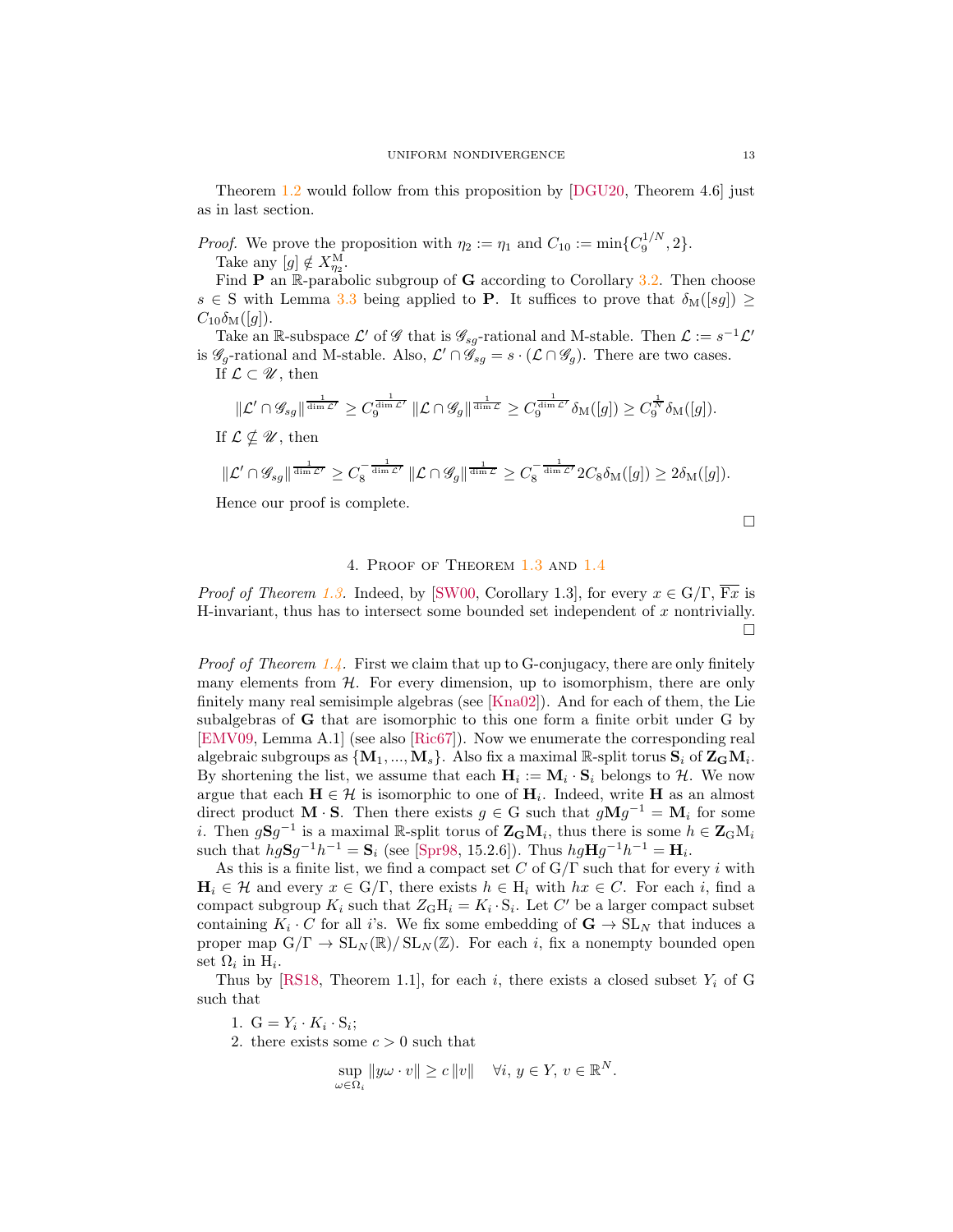Through the work of [\[EMS97\]](#page-18-11) (or [\[KM98\]](#page-18-12)), this implies that there exists a compact set  $C'' \subset G/\Gamma$  such that for every  $x \in C'$  and every  $y \in Y_i$ ,

$$
y\Omega_i \cdot x \cap C'' \neq \emptyset.
$$

By further using  $G = Y_i \cdot K_i \cdot S_i$  and  $K_i \cdot C \subset C'$ , we have that for every  $x \in C$  and every  $g \in G$ ,

$$
gH_i \cdot x \cap C'' \neq \emptyset.
$$

Now take  $x_0 \in G/\Gamma$  and  $\mathbf{H} \in \mathcal{H}$ , we wish to show  $H \cdot x_0 \cap C'' \neq \emptyset$ . First find  $g_H \in G$  such that  $\mathbf{H} = g_H \mathbf{H}_i g_H^{-1}$  for some *i*. Then by Theorem [1.2,](#page-1-3)

$$
\mathbf{H} \cdot x_0 = g_H \mathbf{H}_i g_H^{-1} \cdot x_0 = g_H \mathbf{H}_i \cdot x_0' \quad \exists x_0' \in C,
$$

<span id="page-13-0"></span>which intersect with  $C''$  nontrivially. Hence we are done.

 $\Box$ 

## 5. Geometric consequences

Main results in this section is a proof of Theorem [1.5](#page-2-3) and a characterization of rigid totally geodesic submanifolds in Proposition [5.2.](#page-14-2) For backgrounds on symmetric spaces, our main references here are [\[Hel01\]](#page-18-13) and [\[KM18\]](#page-18-14).

<span id="page-13-1"></span>5.1. Arithmetic quotients of symmetric spaces of noncompact type. Let  $X$  be a connected global Riemannian symmetric space of noncompact type. Thus the identity connected component of isometry group of  $X$  is a connected semisimple Lie group  $G$  and  $X$  is identified with the space of maximal compact subgroups of G. By fixing a maximal compact subgroup  $K_0$  of G, X is identified with  $K_0\backslash G$ . We are going to assume  $G = G := \mathbf{G}(\mathbb{R})^{\circ}$  for a connected Q-algebraic group G and take  $\Gamma \leq G \cap G(\mathbb{Q})$  to be an arithmetic lattice. Call a locally symmetric space X of the form  $X = X/\Gamma = K_0 \backslash G/\Gamma$  arithmetic. We assume  $\Gamma$  to be neat so that X is a Riemannian manifold.

For a maximal compact subgroup  $K$  of  $G$ , there exists a unique algebraic Cartan involution  $\iota_K$  over R associated with K. If **K** is the fixed point of  $\iota_K$  in  $\mathbf{G}_\mathbb{R}$ , then  $K = K := \mathbf{K}(\mathbb{R})^{\circ}$ . By abuse of notation we also use  $\iota_K$  to denote its induced action on the Lie algebra. Thus the Lie algebra  $\mathfrak k$  of K is identified with those fixed by ι<sub>K</sub>. Let  $\mathfrak{p}_K$  be the (−1)-eigenspace of  $\iota_K$  in  $\mathfrak{g}$ , the Lie algebra of G. Then

$$
\mathfrak{g}=\mathfrak{k}\oplus\mathfrak{p}_{\mathrm{K}}.
$$

For simplicity we write  $\iota_0 := \iota_{K_0}$  and  $\mathfrak{p}_0 := \mathfrak{p}_{K_0}$ .

Let

$$
B(v, w) := -\operatorname{Tr}(\operatorname{ad}(v) \operatorname{ad}(\iota_0 w))
$$

be the positive definite bilinear form on g, identified with the tangent space of G at id, associated with  $K_0$ . By right translation, we get a right G-invariant Riemannian metric on G. This metric is also left  $K_0$ -invariant. This metric thus induces metrics on  $G/\Gamma$ ,  $K_0\backslash G/\Gamma$  and their closed submanifolds. All the "Vol" appearing below will be referred to measures induced from this metric. Up to scalars (to be more precise, for each irreducible factor there is a positive scalar), the original Riemannian metric on X coincides this one.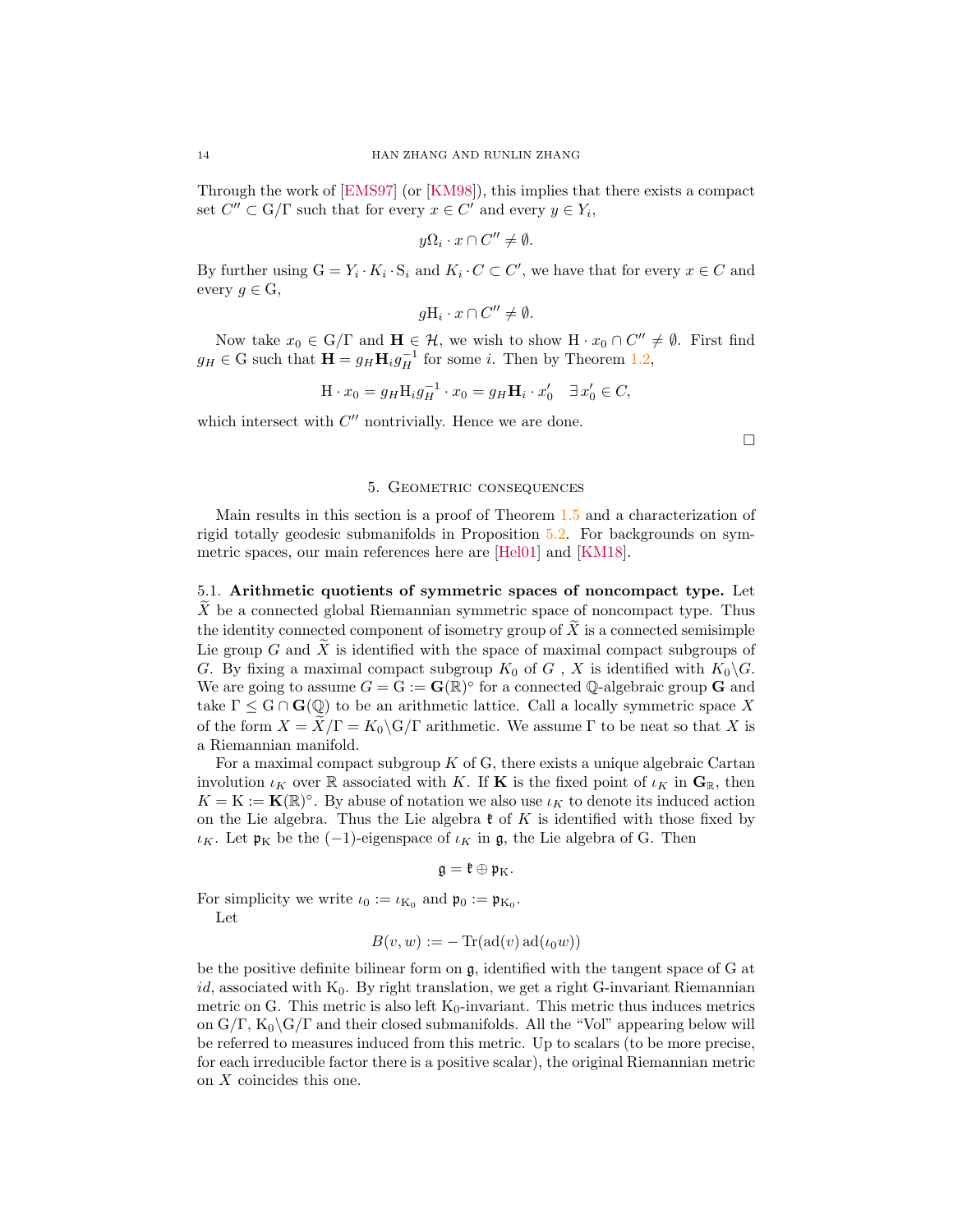<span id="page-14-0"></span>5.2. Totally geodesic submanifolds. A totally geodesic submanifold  $\overline{Y}$  of  $\overline{X}$  is again a symmetric space. By [\[Hel01,](#page-18-13) Theorem 7.2], there exists a triple system  $\mathfrak{s}_0 \subset \mathfrak{p}_0$ , i.e.  $[x, [y, z]] \in \mathfrak{s}_0$  if  $x, y, z \in \mathfrak{s}_0$  and  $g \in G$ , such that  $Y = K_0 \setminus K_0 \exp(\mathfrak{s}_0)g$ . Then  $\mathfrak{h}_Y := \mathfrak{s}_0 + [\mathfrak{s}_0, \mathfrak{s}_0]$  is a  $\iota_0$ -stable Lie subalgebra. By writing  $H_0$  for the corresponding Lie subgroup, we have  $\tilde{Y} = K_0 \backslash K_0 H_0 g$ . The choice of  $\mathfrak{s}_0$  is not unique but it is understood when we write  $\widetilde{Y} = \text{K}_0 \backslash \text{K}_0 H_0 g$ .

Now let  $Y \subset X$  be an embedded totally geodesic submanifold, by choosing a lift of some point of  $y \in Y$ , we have a unique totally geodesic submanifold Y of X who projects to Y as a local isometry. Thus  $Y = K_0 \backslash K_0 H_0 g \Gamma / \Gamma$ . It is not hard to verify that  $H_0 q \Gamma / \Gamma$  is also closed in  $G/\Gamma$ .

We are going to be interested in finite-volume embedded totally geodesic submanifold  $Y$  of  $X$ . Using the notation as in the last paragraph, one can verify from the definition that for such a  $Y$ ,

<span id="page-14-3"></span>
$$
Vol(H_0g\Gamma/\Gamma) = Vol(Y) \cdot Vol(K_0 \cap H_0).
$$
 (2)

### <span id="page-14-1"></span>5.3. Rigid totally geodesic submanifolds.

**Definition 5.1.** Fix a natural number  $N$ , let

$$
\mathcal{T}\mathcal{G}^N:=\left\{Y\subset X\;\middle|\; \begin{matrix}Y\;\;is\;\;a\;\;embedded\; totally\;\;geodesic\;\;submanifold\\ \;of\;X\,,\;\mathrm{Vol}(Y)<\infty\,,\;\dim Y=N\end{matrix}\right\}
$$

be equipped with the Chabauty topology (see [\[BP92,](#page-18-15) E.1]). We say that  $Y \in \mathcal{T} \mathcal{G}^N$  is **rigid** if  $\{Y\}$  is open in  $\mathcal{T}\mathcal{G}^N$ . The collection of such Y's are denoted as  $\mathcal{T}\mathcal{G}^{N,\text{rigid}}$ .

Take  $Y := K_0 \backslash K_0 H_0 g \Gamma / \Gamma \in \mathcal{T} \mathcal{G}^N$ . We can write  $\mathfrak{z}_{\mathfrak{g}}(\mathfrak{h}_Y) = \mathfrak{k}_Y \oplus \mathfrak{z}(\mathfrak{h}_Y)$  for some  $\iota_0$ -stable subalgebra  $\mathfrak{k}_Y$  centralizing  $\mathfrak{z}(\mathfrak{h}_Y)$  where  $\mathfrak{z}_{\mathfrak{g}}(\mathfrak{h}_Y)$  is the centralizer of  $\mathfrak{h}_Y$  in  $\mathfrak{g}$ and  $\mathfrak{z}(\mathfrak{h}_Y)$  is the center of  $\mathfrak{h}_Y$ . If Y is rigid, then  $\mathfrak{k}_Y$  is contained in  $\mathfrak{k}_0$  for otherwise there exists  $v_{\neq 0} \in \mathfrak{k}_Y \cap \mathfrak{p}_0$  and

$$
Y_t := K_0 \backslash K_0 \exp(vt) H_0 g \Gamma / \Gamma \to Y \quad \text{as } t \to 0
$$

in  $\mathcal{T}\mathcal{G}^N$  and  $Y_t \neq Y$  for  $t \neq 0$ . The converse is also true.

<span id="page-14-2"></span>**Proposition 5.2.** Notations as above. Then  $Y \in \mathcal{T} \mathcal{G}^N$  is rigid iff  $\mathfrak{k}_Y$  is contained in  $\mathfrak{k}_0$ . In this case  $\mathfrak{h}_Y$  is algebraic.

The second claim follows from the following lemma. The proof of the rest of the claim is delayed to the next section. Recall that a Lie subalgebra of the Lie algebra of a linear algebraic group over  $\mathbb R$  is said to be algebraic iff its the Lie algebra of some algebraic subgroup over  $\mathbb R$  (see [\[Bor91,](#page-18-10) Chapter II.7]).

<span id="page-14-4"></span>**Lemma 5.3.** Let  $\mathfrak{h}$  be a  $\iota_0$ -stable Lie subalgebra of  $\mathfrak{g}$  with no compact factors. Assume that all noncompact factors of  $\mathfrak{z}_{\mathfrak{a}}\mathfrak{h}$  are contained in  $\mathfrak{h}$ , then

- 1. h is algebraic;
- 2. identity coset is the unique  $x \in K_0 \backslash G$  such that xH is totally geodesic;
- 3. there exists a finite list (only depends on G,  $K_0$ )  $\{\mathfrak{h}_1, \ldots, \mathfrak{h}_k\}$  satisfying the same condition as  $\mathfrak h$  does such that  $\mathfrak h$  is conjugate to one of them via  $K_0$ .

*Proof.* Write  $\mathfrak{h} = \mathfrak{a} \oplus \mathfrak{m}$  for some abelian subalgebra  $\mathfrak{a}$  in  $\mathfrak{p}_0$  and semisimple Lie subalgebra  $m$ . Moreover  $\alpha$  commutes with  $m$ . By [\[Bor91,](#page-18-10) II.7.9],  $m$  is algebraic. As  $\lambda_{\alpha}$  is algebraic and  $\alpha$  is characterized as the (−1)-eigenspace of  $\iota_0$ , which is algebraic, in  $\mathfrak{z}_{\mathfrak{g}}\mathfrak{h},$  we have  $\mathfrak a$  is algebraic. Hence  $\mathfrak h$  is algebraic.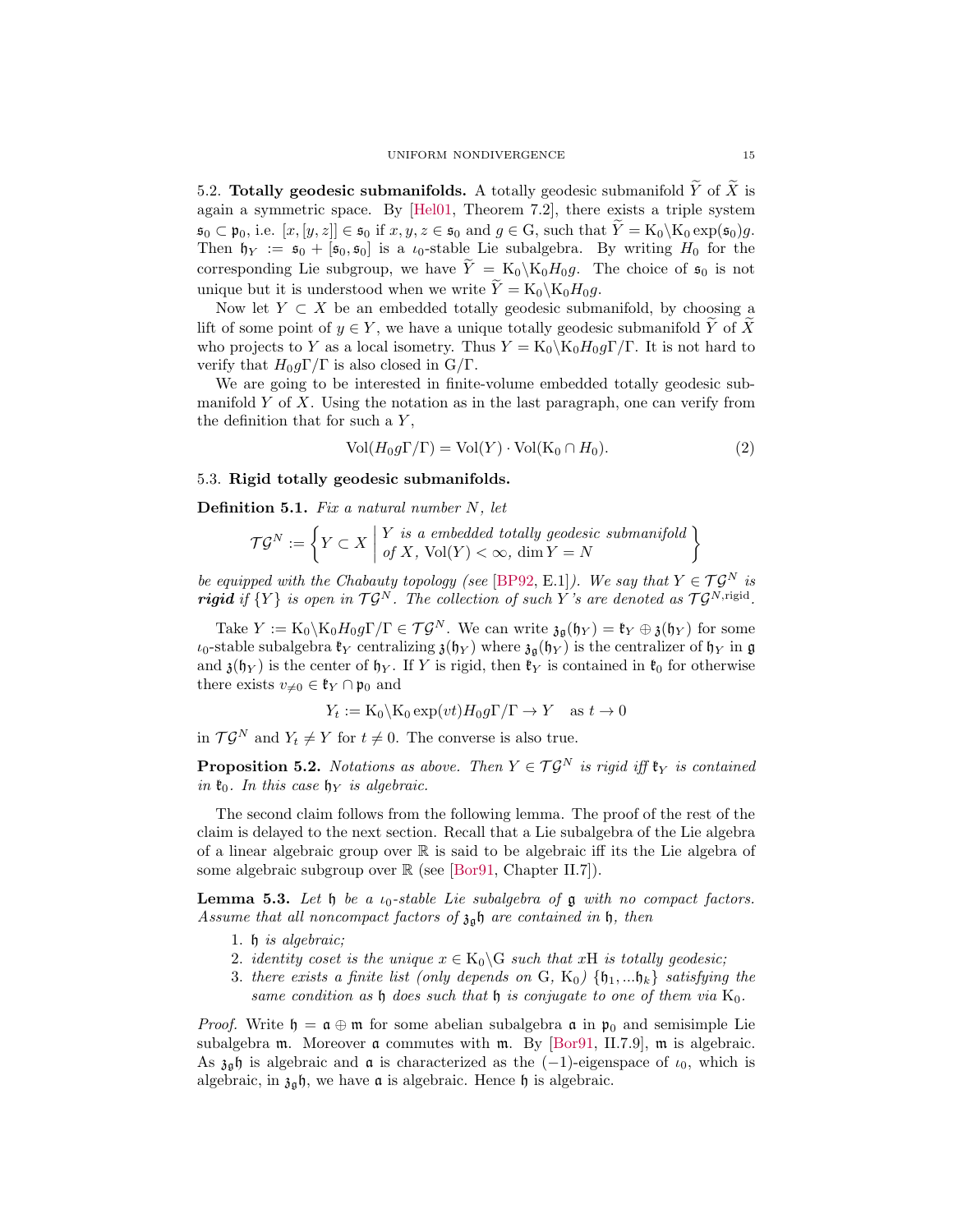Item 2. and 3. have been proved in [\[KM18,](#page-18-14) Section 2] under the additional assumption that h is semisimple. But the same proof presented there also works without this assumption.  $\Box$ 

Item 2. and 3., together with Equa. [2](#page-14-3) imply the following

<span id="page-15-1"></span>**Lemma 5.4.** There exists a constant  $C_{11} > 1$  such that

$$
C_{11}^{-1} \text{ Vol}(Y) \le \text{Vol}(H_0 g \Gamma/\Gamma) \le C_{11} \text{ Vol}(Y)
$$

<span id="page-15-0"></span>for all Y in  $\mathcal{T}\mathcal{G}^{N,\text{rigid}}$ .

5.4. **Proof of Proposition [5.2.](#page-14-2)** It remains to show that, assuming  $\mathfrak{k}_Y$  is contained in  $\mathfrak{k}_0$ , for a sequence of  $Y_i = K_0 \backslash K_0 H_{Y_i} g_i \Gamma / \Gamma$  converging to  $Y = K_0 \backslash K_0 H_0 g_0 \Gamma / \Gamma$ , then  $Y_i = Y$  for i sufficiently large. Replacing  $\Gamma$  by  $g_0 \Gamma g_0^{-1}$ , assume  $g_0 = id$ . Also write  $\mathfrak{h}_0 = (\mathfrak{k}_{\mathfrak{h}_0} \cap \mathfrak{h}_0) \oplus \mathfrak{s}_0$  where  $\mathfrak{s}_0$  is a triple system associated with Y. Also write  $H_0 = A_0 \cdot M_0$  (at the level of Lie algebra,  $\mathfrak{h}_0 = \mathfrak{a}_0 \oplus \mathfrak{m}_0$ ) as an almost product between its center and the semisimple part.

For an element  $g \in G$ , let  $_{K_0}[g]_\Gamma$  (resp.  $[g]_\Gamma$ ,  $_{K_0}[g]$ ) denote its image in  $K_0 \backslash G/\Gamma$ (resp.  $G/\Gamma$ ,  $K_0 \backslash G$ ).

From definition,

$$
k_i h_{Y_i} g_i \gamma_i = \varepsilon_i
$$

for some sequences of  $k_i \in K_0$ ,  $h_{Y_i} \in H_{Y_i}$ ,  $\gamma_i \in \Gamma$  and  $\varepsilon_i \in G$  with  $\varepsilon_i \to id$ . Thus

$$
Y_i = K_0 \backslash K_0 H_i \varepsilon_i \Gamma / \Gamma
$$
, with  $H_i := k_i H_{Y_i} k_i^{-1}$ .

Let  $\mathfrak{s}_i := \text{Ad}(k_i) \cdot \mathfrak{s}_{Y_i}$  (recall  $\mathfrak{s}_{Y_i} \subset \mathfrak{p}_0$  is the triple system associated with  $Y_i$ ). For  $\delta > 0$ , let  $B_{p_0,\delta}$  be the open ball of radius  $\delta$  in  $p_0$ . We choose  $\delta > 0$  small enough such that

$$
B_{\mathfrak{p}_0,\delta} \to \mathcal{K}_0 \backslash \mathcal{G}/\Gamma : v \mapsto \mathcal{K}_0[\exp(v)]_{\Gamma}
$$

is a homeomorphism onto its image. By passing to a subsequence assume  $s_i$  converges to  $\mathfrak{s}_{\infty}$ . Then  $\mathfrak{s}_{\infty}$  is still a triple system and hence  $\mathfrak{h}_{\infty} := \mathfrak{s}_{\infty} \oplus [\mathfrak{s}_{\infty}, \mathfrak{s}_{\infty}]$  is a  $\iota_0$ -stable Lie subalgebra. Also  $_{K_0}[\exp(\mathfrak{s}_i \cap B_{\mathfrak{p}_0, \delta})]$ <sub>Γ</sub> converges to  $_{K_0}[\exp(\mathfrak{s}_{\infty} \cap B_{\mathfrak{p}_0, \delta})]_$ Γ, which must be contained in  $\mathfrak{s}_0$  by assumption. Since they share the same dimension we conclude that  $\mathfrak{h}_{\infty} = \mathfrak{h}_0$ . Thus  $\mathfrak{h}_i$ 's are all algebraic by Lemma [5.3.](#page-14-4)

We would like to understand the limiting behavior of

$$
Y_i := \mathrm{H}_i \varepsilon_i \Gamma / \Gamma
$$

in  $G/\Gamma$ . So far we know that

- 1.  $\lim Y_i$  is a closed H<sub>0</sub>-invariant set;
- 2.  $\lim \widetilde{Y}_i \supset \widetilde{Y} := \mathrm{H}_0 \Gamma / \Gamma;$
- 3.  $\lim \widetilde{Y}_i \subset K_0 H_0 \Gamma / \Gamma$ .

Assume  $[k_1g_1]_\Gamma \in \lim \widetilde{Y}_i$  for some  $k_1 \in K_0$  and  $g_1 \in H_0$ . Then by item 1. above,  $\lim Y_i \supset H_0 k_1 g_1 \Gamma / \Gamma$  and in particular

$$
K_0 \setminus K_0 H_0 \Gamma / \Gamma = \lim K_0 \setminus K_0 H_i \varepsilon_i \Gamma / \Gamma \supset K_0 \setminus K_0 H_0 k_1 g_1 \Gamma / \Gamma.
$$
  

$$
\implies K_0 \setminus K_0 H_0 g_1 \Gamma / \Gamma \supset K_0 \setminus K_0 (k_1^{-1} H_0 k_1) g_1 \Gamma / \Gamma.
$$

Thus  $\mathfrak{s}_0$  contains  $\text{Ad}(k_1^{-1}) \cdot \mathfrak{s}_0$ . And since they have the same dimensions,  $\mathfrak{s}_0 =$  $\text{Ad}(k_1^{-1}) \cdot \mathfrak{s}_0$ , which implies that  $k_1 \in N_G(\text{H}_0)$ , the normalizer of  $\text{H}_0$  in G. Therefore item 3. above is upgraded to

4.  $\lim \widetilde{Y}_i \subset (K_0 \cap N_G(H_0))H_0\Gamma/\Gamma \subset N_G(H_0)\Gamma/\Gamma.$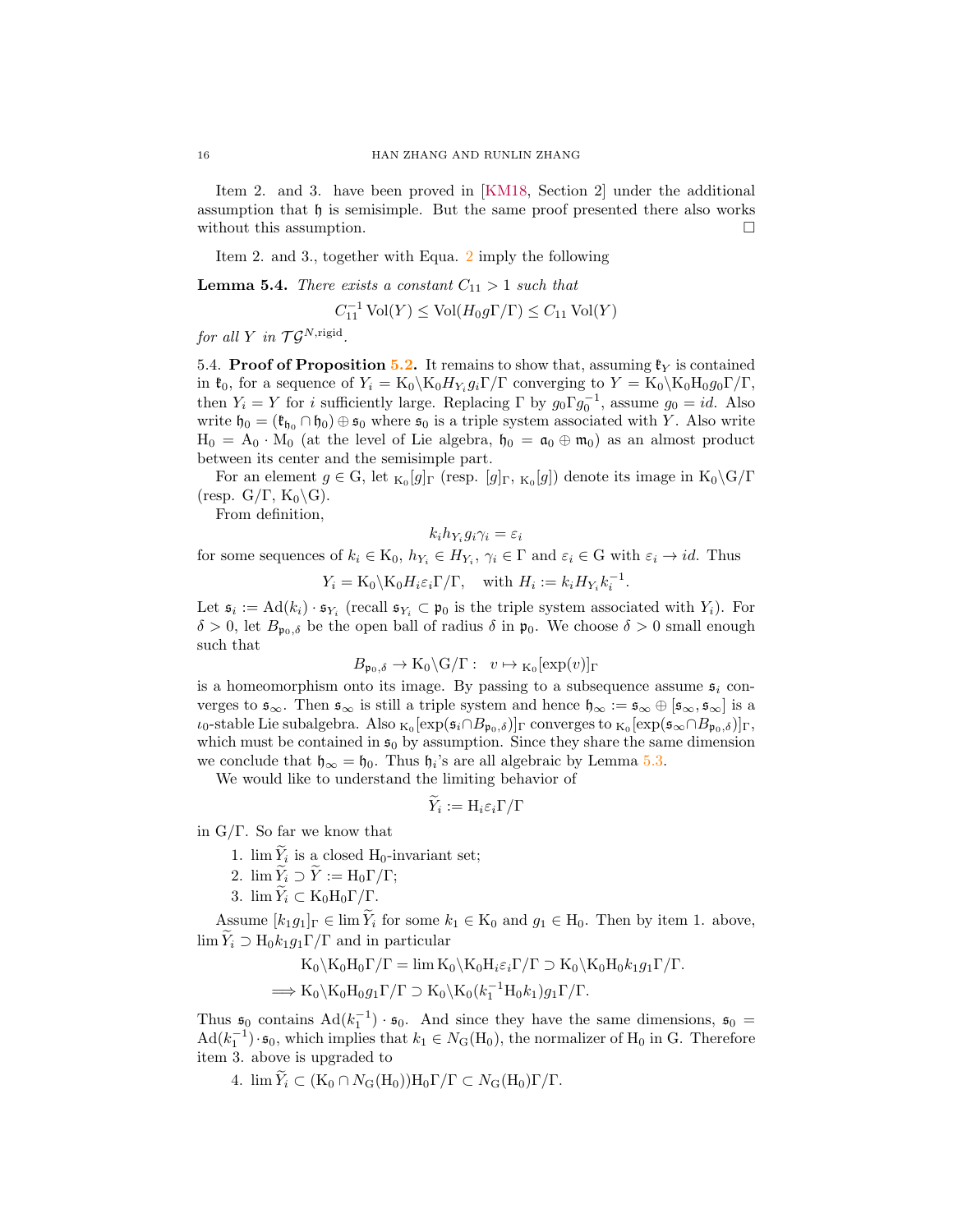Let  $H'_i := \varepsilon_i^{-1} H_i \varepsilon_i$  and  $\mathfrak{h}'_i := \text{Ad}(\varepsilon_i^{-1}) \mathfrak{h}_i$ . Decompose  $\mathfrak{h}'_i = \mathfrak{a}'_i \oplus \mathfrak{m}'_i$  into an abelian ideal  $\mathfrak{a}_{Y_i}$  and a semisimple ideal  $\mathfrak{m}_{Y_i}$ . Both  $\mathfrak{a}'_i$  and  $\mathfrak{m}'_i$  are  $\iota_0$ -stable. Write  $A'_i$  and M′ i for the associated Lie subgroups. By Borel density lemma (use the version in [\[Dan80,](#page-18-16) Corollary 4.2]),  $\mathbf{H}'_i$  is defined over Q. Thus  $\mathbf{M}'_i$  and  $\mathbf{A}'_i$  are also defined over Q. As  $Y_i$  has finite volume, it follows that  $M'_i\Gamma/\Gamma$  and  $A'_i\Gamma/\Gamma$  have finite volume.

By [\[MS95,](#page-19-8) Theorem 1.1], there exists a connected R-split subgroup  $\bf{F}$  of  $\bf{G}$  such that  $[F]_{\Gamma}$  has finite volume,  $[M'_i]_{\Gamma}$  converges to  $[F]_{\Gamma}$  and moreover, there exists  $\delta_i \in G$  converging to id such that  $[\delta_i M_i]_{\Gamma}$  is contained in  $[F]_{\Gamma}$  for i large enough. From the latter, it can be shown that  $M'_{i}$  is contained in F for *i* large enough. On the other hand, the limit of  $[M'_i]_\Gamma$  is contained in  $[N_G(H_0)]_\Gamma$ , thus F is contained in  $N_{\rm G}({\rm H_0})$ . As F is connected and the Lie algebra of  $N_{\rm G}({\rm H_0})$  is the same as that of  $Z_{\text{G}}(\text{H}_0)^\circ \text{H}_0$ . We conclude that F is contained in  $Z_{\text{G}}(\text{H}_0)^\circ \text{H}_0$ . But F is semisimple and contains  $M'_i$ , thus we must have  $M_0$ , the semisimple part of  $H_0$ , is exactly equal to F. Hence  $M'_i = F = M_0$ .

Thus we have seen that (write  $\widetilde{Y}'_i := \varepsilon_i^{-1} \widetilde{Y}_i$ )

5.  $\tilde{Y}'_i = A'_i M_0 \Gamma / \Gamma \subset Z_G (M_0)^{\circ} M_0 \Gamma / \Gamma$  for *i* large enough.

So to find the limit of  $\tilde{Y}'_i$ , it suffices to consider

 $\lim [A'_i M_0]_{\Gamma_Z}$  inside  $Z_G (M_0)^{\circ} M_0 / \Gamma \cap (Z_G (M_0)^{\circ} M_0)$ .

Now we have all the ingredients to conclude the proof. Some definitions and notations are introduced to ease the argument.

Let  $L := Z_G(M_0)^\circ M_0$  and  $\Gamma_L := \Gamma \cap L$ . Let  $\pi : L \to L/M_0$  be the natural quotient map and it induces  $\pi' : L/\Gamma_L \to \pi(L)/\pi(\Gamma_L)$ . Note that  $\pi(\Gamma_L)$  is still a lattice in  $\pi(L)$ . Let  $K_Z := K_0 \cap Z_G(H_0)^\circ = (K_0 \cap Z_G(H_0))^\circ$ . For an element (or a subset) x of  $\pi(L)$ , as before, we let  $_{\pi(K_Z)}[x]_{\pi(\Gamma_L)}$  be its image in  $\pi(K_Z)\setminus \pi(L)/\pi(\Gamma_L)$ . Other similar notations are also defined . Note that since  $A_0$  commutes with  $K_Z$ ,  $\pi(A_0)$  acts from the left on  $\pi(K_Z)\setminus \pi(L)/\pi(\Gamma_L)$ .

Let  $\{x_1, ..., x_c\} \subset N_G(H_0) \cap K_0$  be a set of representatives for the quotient  $N_G(H_0) \cap K_0/(N_G(H_0) \cap K_0)^\circ$ . In light of item 4. and 5. above, only those  $x_s$ 's contained in LΓ are interesting to us. By rearranging the order, we find  $1 \leq c_0 \leq c$ such that for each  $1 \leq s \leq c_0$ , there exists  $l_{x_s} \in L$ ,  $\gamma_{x_s} \in \Gamma$  such that

$$
x_s = l_{x_s} \gamma_{x_s}.
$$

Now we start the argument. Item 4. above implies that

$$
\lim \widetilde{Y}'_i = \lim A'_i M_0 \Gamma / \Gamma \subset \bigcup_{s=1,..,c_0} H_0(N_G(H_0) \cap K_0)^{\circ} l_{x_s} \Gamma / \Gamma
$$

$$
= \bigcup_{s=1,..,c_0} H_0 K_Z l_{x_s} \Gamma / \Gamma
$$

because  $H_0K_Z = H_0(Z_G(H_0) \cap K_0)^\circ = H_0(N_G(H_0) \cap K_0)^\circ$ .

As  $(\mathfrak{a}'_i)$  converges to  $\mathfrak{a}_0$  and they correspond to maximal R-split subtori of  $\mathbf{Z}_{\mathbf{G}}(\mathbf{M}_Y)$ , there exists  $\varepsilon'_i \to id$  in L such that

$$
\varepsilon_i' \mathbf{A}_i' \varepsilon_i'^{-1} = \mathbf{A}_0
$$

where we are using the fact that an orbit of an algebraic group is open in its closure, see [\[Spr98,](#page-19-7) 2.3.3]. So we have

$$
\lim A_0 \varepsilon'_i \mathcal{M}_0 \Gamma / \Gamma \subset \bigcup_{s=1,..,c_0} \mathcal{H}_0 \mathcal{K}_Z l_{x_s} \Gamma / \Gamma.
$$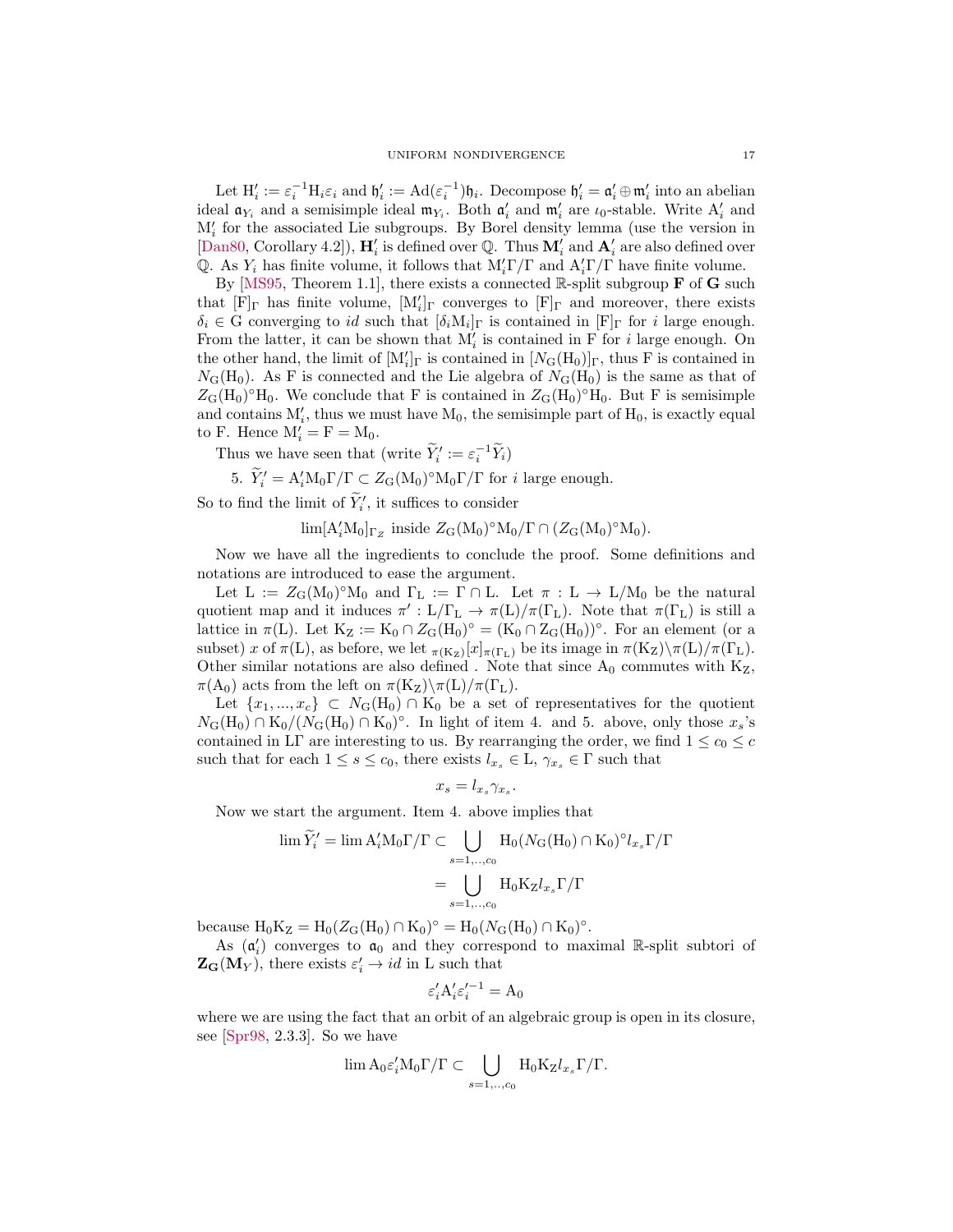Now this is a convergence inside  $LT/\Gamma$ , which we identify with  $L/\Gamma_L$ . Thus

$$
\lim [A_0 \varepsilon_i' M_0]_{\Gamma_{\mathcal{L}}} \subset \bigcup_{s=1,..,c_0} [H_0 K_Z l_{x_s}]_{\Gamma_{\mathcal{L}}} \text{ inside } \mathcal{L}/\Gamma_{\mathcal{L}}.
$$

By applying  $\pi'$  we have

$$
\lim [\pi(\mathrm{A}_0\varepsilon_i')]_{\pi(\Gamma_{\mathrm{L}})} \subset \bigcup_{s=1,\dots,c_0} [\pi(\mathrm{A}_0 \mathrm{K}_\mathrm{Z} l_{x_s})]_{\pi(\Gamma_{\mathrm{L}})} \text{ inside } \pi(\mathrm{L})/\pi(\Gamma_{\mathrm{L}}).
$$

By further projecting to  $\pi(K_Z)\$ (L)/ $\pi(\Gamma_L)$ , we have

$$
\lim \pi(A_0)_{\pi(K_Z)}[\pi(\varepsilon'_i)]_{\pi(\Gamma_L)} \subset \bigcup_{s=1,\ldots,c_0} \pi(A_0)_{\pi(K_Z)}[\pi(l_{x_s})]_{\pi(\Gamma_L)}.
$$

As the right hand side is a union of closed orbits of  $\pi(A_0)$ , we may write it as a disjoint union by identifying certain indices,

$$
\lim \pi(A_0)_{\pi(K_Z)}[\pi(\varepsilon'_i)]_{\pi(\Gamma_L)} \subset \bigsqcup \pi(A_0)_{\pi(K_Z)}[\pi(l_{x_s})]_{\pi(\Gamma_L)}.
$$

As each of  $\pi(A_0)_{\pi(K_Z)}[\pi(l_{x_s})]_{\pi(\Gamma_L)}$  is a compact set, there exists bounded neighborhood  $\mathcal{N}_s$  such that the closures of  $\mathcal{N}_s$  as s varies are disjoint. But for all i,  $\pi(A_0)_{\pi(K_Z)}[\pi(\varepsilon'_i)]_{\pi(\Gamma_L)}$  are connected, so they are contained in exactly one  $\mathcal{N}_i$  for i large enough and therefore

$$
\lim \pi(A_0)_{\pi(K_Z)}[\pi(\varepsilon'_i)]_{\pi(\Gamma_L)} \subset \pi(A_0)_{\pi(K_Z)}[id]_{\pi(\Gamma_L)}.
$$

Now take a small neighborhood  $\mathcal N$  of

$$
\pi(A_0)_{\pi(K_Z)}[id]_{\pi(\Gamma_L \cap A_0)} \subset \mathcal{N} \subset \pi(K_Z) \backslash \pi(L)/\pi(\Gamma_L \cap A_0).
$$

Let  $p : \pi(K_Z)\backslash \pi(L)/\pi(\Gamma_L) \to \pi(K_Z)\backslash \pi(L)/\pi(\Gamma_L \cap A_0)$  denote the natural projection. Choose  $\mathcal N$  small enough such that p restricted to  $\mathcal N$  is a homeomorphism onto its image. Then for i large enough,

$$
\pi(A_0)_{\pi(K_Z)}[\pi(\varepsilon_i')]_{\pi(\Gamma_L)} \subset p(\mathcal{N}).
$$

Hence for  $i$  large enough,

$$
\pi(A_0)_{\pi(K_Z)}[\pi(\varepsilon_i')]_{\pi(\Gamma_L \cap A_Y)} \subset \mathcal{N}.
$$

This shows, in particular, that  $\pi(A_0 \varepsilon'_i)$  is bounded in  $\pi(L)/\pi(A_0)$ . Consequently,

$$
\pi(\varepsilon_i'^{-1} A_0 \varepsilon_i') = \pi(A_0), \quad H_i' = H_0, \quad Y_i = K_0 \backslash K_0 \varepsilon_i H_0 \Gamma / \Gamma.
$$

But by item 2 of Lemma [5.3,](#page-14-4)  $H_0$  only has one totally geodesic orbit on  $K_0\backslash G$ . So  $K_0 \backslash K_0 \varepsilon_i H_0 = K_0 \backslash K_0 H_0$  and the proof completes.

<span id="page-17-0"></span>5.5. Proof of Theorem [1.5.](#page-2-3) The proof follows the same line as in [\[Oh04\]](#page-19-3).

By Lemma [5.3](#page-14-4) and use the notation there,  $Y = K_0 \backslash K_0 H_i g_Y \Gamma / \Gamma$  for some  $i \in$  $\{1, ..., s\}$  and  $g_Y \in G$ . By Theorem [1.2,](#page-1-3) we may assume  $g_Y$  belongs to a fixed compact set  $C \in G$ . Depending on C, we find a number  $C_{12} > 0$  such that

$$
Vol(h^{-1}H_i g \Gamma/\Gamma) < C_{12} \cdot Vol(H_i g \Gamma/\Gamma)
$$

for all  $i \in \{1, ..., s\}$  and  $g \in G$  such that  $H_i g \Gamma / \Gamma$  has finite volume. Let  $C_{11}$  be as in Lemma [5.4.](#page-15-1) Thus

$$
\text{Vol}(g_Y^{-1}H_i g_Y \Gamma/\Gamma) \leq C_{12} \text{ Vol}(H_i g_Y \Gamma/\Gamma) \leq C_{11} C_{12} \text{ Vol}(Y).
$$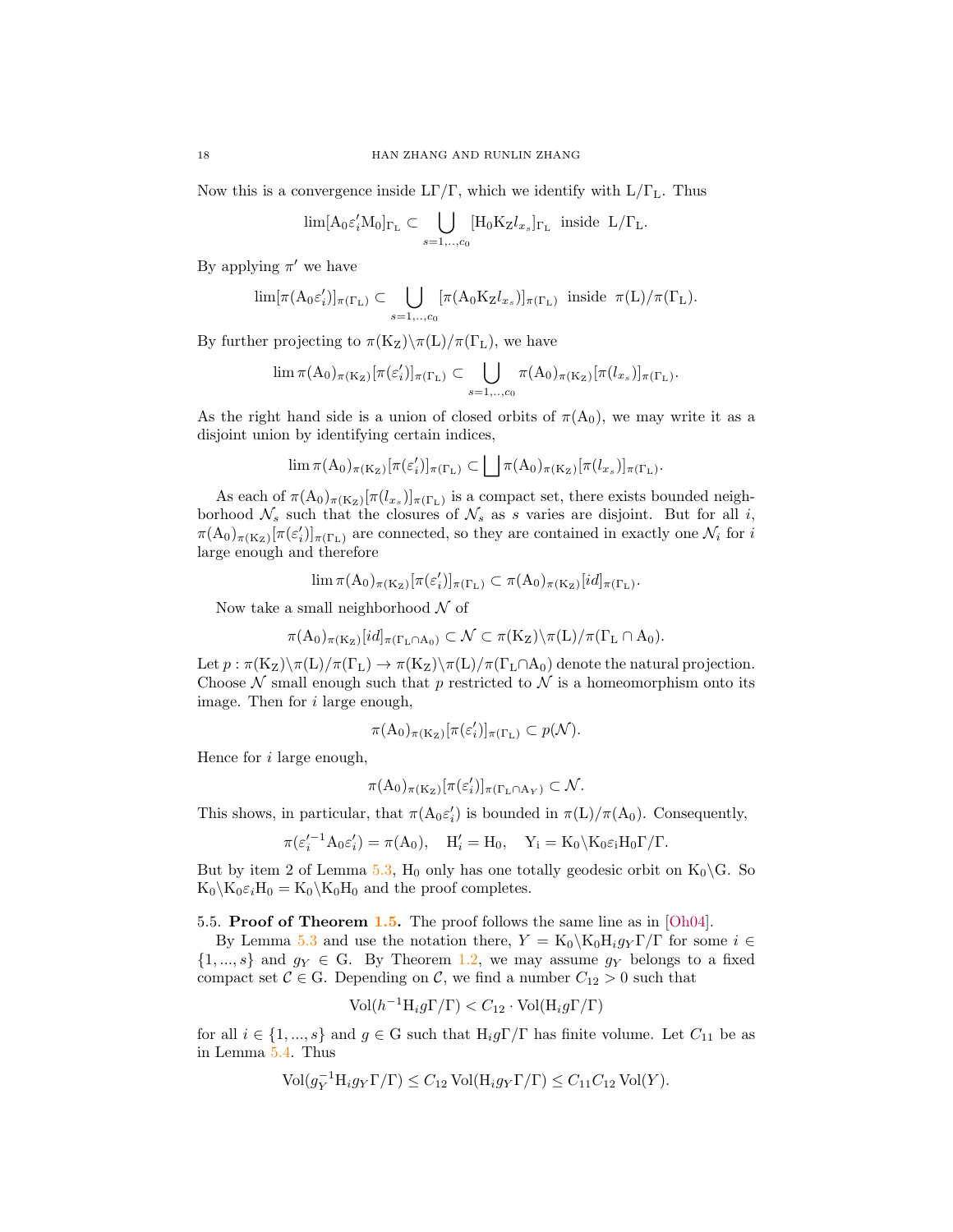Thus for a fixed  $T > 0$ ,  $Vol(g_Y^{-1} H_i g_Y \Gamma/\Gamma)$  as Y varies in  $\mathcal{T} \mathcal{G}_{\leq T}^{N, \text{rigid}}$  is bounded. By [\[DM93,](#page-18-17) Theorem 5.1], the set

$$
\left\{ g_Y^{-1} \mathcal{H}_i g_Y \cap \Gamma \bigm| Y \in \mathcal{T} \mathcal{G}_{\leq T}^{N, \mathrm{rigid}} \right\}
$$

is finite. To recover Y from  $g_Y^{-1}H_i g_Y \cap \Gamma$ , it suffices to note that  $g_Y^{-1}H_i g_Y \cap \Gamma$  is Zariski dense in  $g_Y^{-1}H_i g_Y$  and that  $K_0\backslash K_0H_ig_Y$  is the unique orbit of  $g_Y^{-1}H_ig_Y$  on  $K_0 \backslash G$  that is totally geodesic. So we are done.

#### <span id="page-18-0"></span>**REFERENCES**

- <span id="page-18-9"></span>[BJ06] Armand Borel and Lizhen Ji, Compactifications of symmetric and locally symmetric spaces, Mathematics: Theory & Applications, Birkhäuser Boston, Inc., Boston, MA, 2006. MR 2189882
- <span id="page-18-10"></span>[Bor91] Armand Borel, Linear algebraic groups, second ed., Graduate Texts in Mathematics, vol. 126, Springer-Verlag, New York, 1991. MR 1102012
- <span id="page-18-7"></span>[Bor19] , *Introduction to arithmetic groups*, University Lectures Series, vol. 73, American Mathematical Soc., 2019.
- <span id="page-18-15"></span>[BP92] Riccardo Benedetti and Carlo Petronio, Lectures on hyperbolic geometry, Universitext, Springer-Verlag, Berlin, 1992. MR 1219310
- <span id="page-18-8"></span>[BS73] A. Borel and J.-P. Serre, Corners and arithmetic groups, Comment. Math. Helv. 48 (1973), 436–491, Avec un appendice: Arrondissement des variétés à coins, par A. Douady et L. Hérault. MR 0387495
- <span id="page-18-16"></span>[Dan80] Shrikrishna G. Dani, A simple proof of Borel's density theorem, Math. Z. 174 (1980), no. 1, 81–94. MR 591617
- <span id="page-18-5"></span>[DGU20] Christopher Daw, Alexander Gorodnik, and Emmanuel Ullmo, Convergence of measures on compactifications of locally symmetric spaces, Mathematische Zeitschrift (2020).
- <span id="page-18-4"></span>[DGUL19] Christopher Daw, Alexander Gorodnik, Emmanuel Ullmo, and Jialun Li, The space of homogeneous probability measures on  $\overline{\Gamma\setminus X}_{\max}^S$  is compact, arXiv e-prints (2019), arXiv:1910.04568.
- <span id="page-18-1"></span>[DM91] S. G. Dani and G. A. Margulis, Asymptotic behaviour of trajectories of unipotent flows on homogeneous spaces, Proc. Indian Acad. Sci. Math. Sci. 101 (1991), no. 1, 1–17. MR 1101994
- <span id="page-18-17"></span>[DM93] , Limit distributions of orbits of unipotent flows and values of quadratic forms, I. M. Gel´fand Seminar, Adv. Soviet Math., vol. 16, Amer. Math. Soc., Providence, RI, 1993, pp. 91–137. MR 1237827
- <span id="page-18-11"></span>[EMS97] A. Eskin, S. Mozes, and N. Shah, Non-divergence of translates of certain algebraic measures, Geom. Funct. Anal. 7 (1997), no. 1, 48–80. MR 1437473
- <span id="page-18-2"></span>[EMV09] M. Einsiedler, G. Margulis, and A. Venkatesh, Effective equidistribution for closed orbits of semisimple groups on homogeneous spaces, Invent. Math. 177 (2009), no. 1, 137–212. MR 2507639
- <span id="page-18-3"></span>[Gro97] Frank D. Grosshans, Algebraic homogeneous spaces and invariant theory, Lecture Notes in Mathematics, vol. 1673, Springer-Verlag, Berlin, 1997. MR 1489234
- <span id="page-18-13"></span>[Hel01] Sigurdur Helgason, *Differential geometry, Lie groups, and symmetric spaces*, Graduate Studies in Mathematics, vol. 34, American Mathematical Society, Providence, RI, 2001, Corrected reprint of the 1978 original. MR 1834454
- <span id="page-18-6"></span>[Kle10] Dmitry Kleinbock, Quantitative nondivergence and its Diophantine applications, Homogeneous flows, moduli spaces and arithmetic, Clay Math. Proc., vol. 10, Amer. Math. Soc., Providence, RI, 2010, pp. 131–153. MR 2648694
- <span id="page-18-12"></span>[KM98] D. Y. Kleinbock and G. A. Margulis, Flows on homogeneous spaces and Diophantine approximation on manifolds, Ann. of Math.  $(2)$  148  $(1998)$ , no. 1, 339-360. MR 1652916
- <span id="page-18-14"></span>[KM18] Vincent Koziarz and Julien Maubon, Finiteness of totally geodesic exceptional divisors in Hermitian locally symmetric spaces, Bull. Soc. Math. France  $146$  (2018), no. 4, 613– 631. MR 3936536